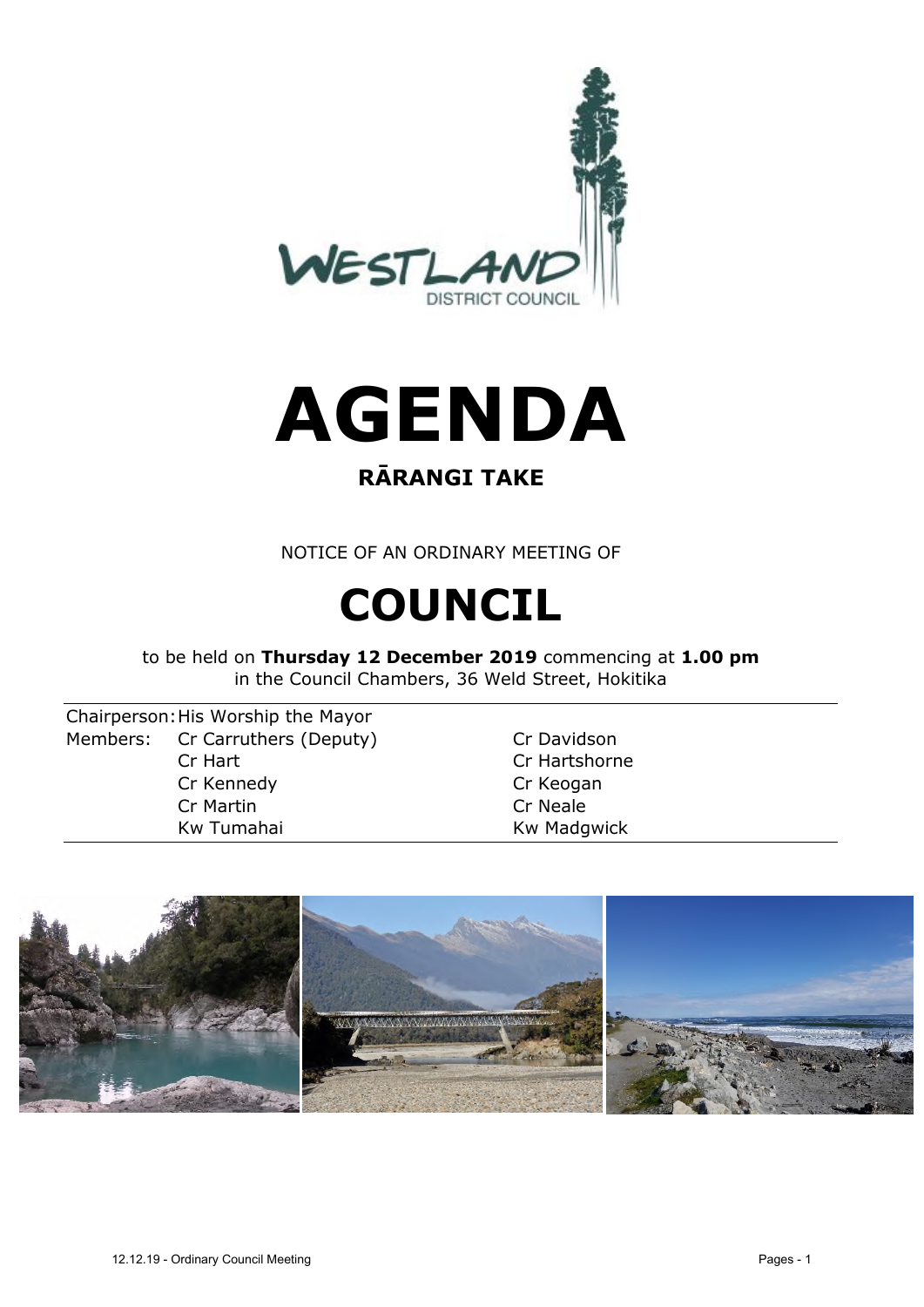# **Council Vision:**

*We work with the people of Westland to grow and protect our communities, our economy and our unique natural environment.*

# **Purpose:**

The Council is required to give effect to the purpose of local government as prescribed by section 10 of the Local Government Act 2002. That purpose is:

- (a) To enable democratic local decision-making and action by, and on behalf of, communities; and
- (b) To promote the social, economic, environmental, and cultural well-being of communities in the present and for the future.
- **1. NGĀ WHAKAPAAHA APOLOGIES**

## **2. WHAKAPUAKITANGA WHAIPĀNGA DECLARATIONS OF INTEREST**

Members need to stand aside from decision-making when a conflict arises between their role as a Member of the Council and any private or other external interest they might have. This note is provided as a reminder to Members to review the matters on the agenda and assess and identify where they may have a pecuniary or other conflict of interest, or where there may be a perception of a conflict of interest.

If a member feels they do have a conflict of interest, they should publicly declare that at the start of the meeting or of the relevant item of business and refrain from participating in the discussion or voting on that item. If a member thinks they may have a conflict of interest, they can seek advice from the Chief Executive or the Group Manager: Corporate Services (preferably before the meeting). It is noted that while members can seek advice the final decision as to whether a conflict exists rests with the member.

# **3. NGĀ TAKE WHAWHATI TATA KĀORE I TE RĀRANGI TAKE URGENT ITEMS NOT ON THE AGENDA**

Section 46A of the Local Government Official Information and Meetings Act 1987 states:

- (7) An item that is not on the agenda for a meeting may be dealt with at the meeting if –
	- (a) the local authority by resolution so decides, and

(b) the presiding member explains at the meeting at a time when it is open to the public, -

(i) the reason why the item is not on the agenda; and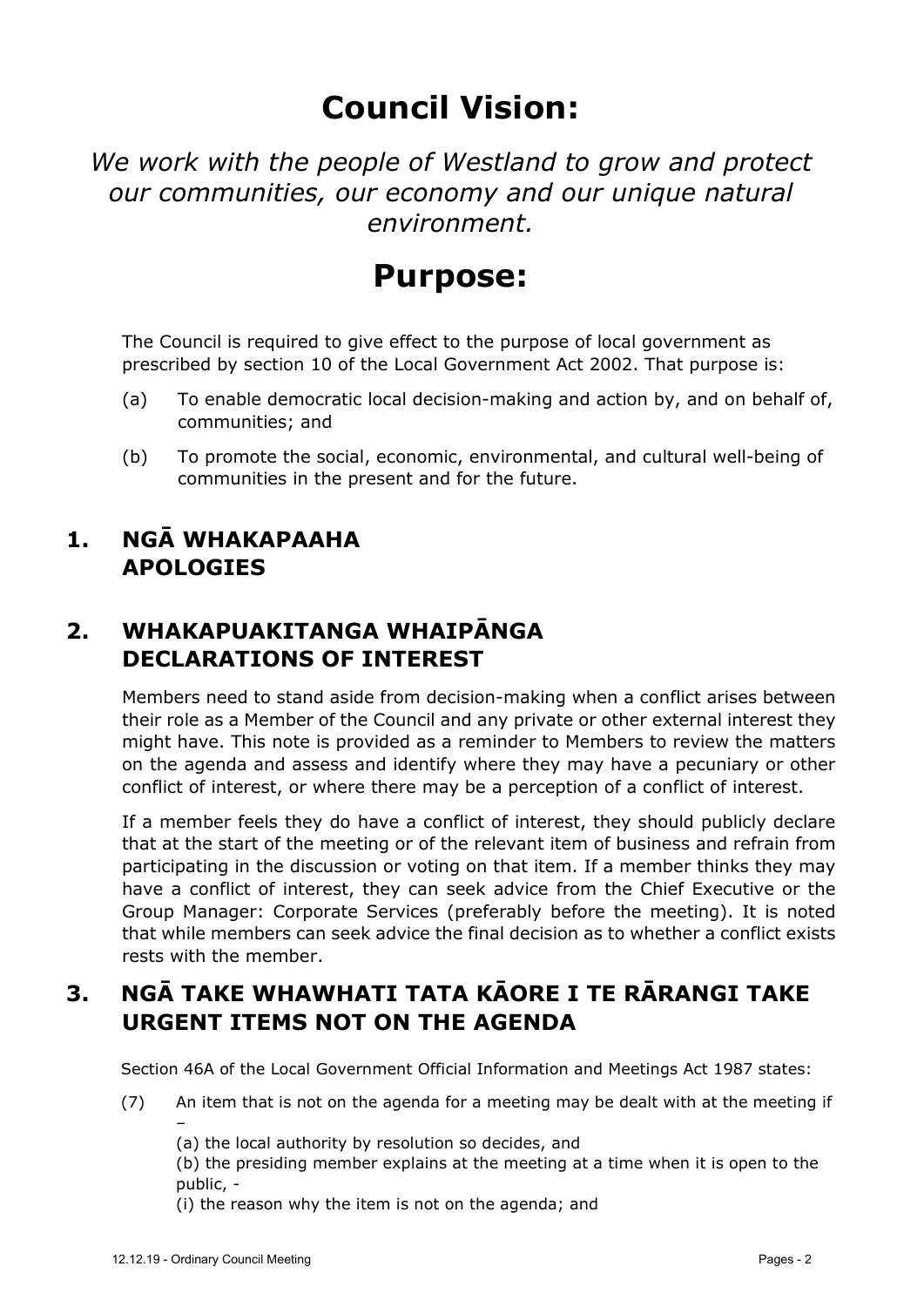(ii) the reason why the discussion of the item cannot be delayed until a subsequent meeting.

(7A) Where an item is not on the agenda for a meeting, -

(a) that item may be discussed at the meeting if –

(i) that item is a minor matter relating to the general business of the local authority; and

(ii) the presiding member explains at the beginning of the meeting, at a time when it is open to the public, that the item will be discussed at the meeting; but (b) No resolution, decision, or recommendation may be made in respect of that item except to refer that item to a subsequent meeting of the local authority for further discussion.

# **4. NGĀ MENETI O TE HUI KAUNIHERA MINUTES OF MEETINGS**

Minutes circulated separately

# **5. NGĀ TĀPAETANGA PRESENTATIONS**

1.30pm – Fire and Emergency New Zealand

2.00pm – West Coast Wilderness Trail

3.00pm – Presentations - Citizenship Ceremony

## **6. ACTION LIST**

## **7. PŪRONGO KAIMAHI STAFF REPORTS**

- Reviewed Significance and Engagement Policy
- West Coast Triennial Agreement
- Westland Racing Club Purchase of land. Documents circulated prior to the meeting (work in progress).

### **9. ADMINISTRATIVE RESOLUTIONS**

Nil

## **10. KA MATATAPU TE WHAKATAUNGA I TE TŪMATANUI RESOLUTION TO GO INTO PUBLIC EXCLUDED**

Nil

#### **DATE OF NEXT ORDINARY COUNCIL MEETING – 23 JANUARY 2020 COUNCIL CHAMBERS, 36 WELD STREET, HOKITIKA**

Pages 8-20 Pages 21-26

Pages 4-7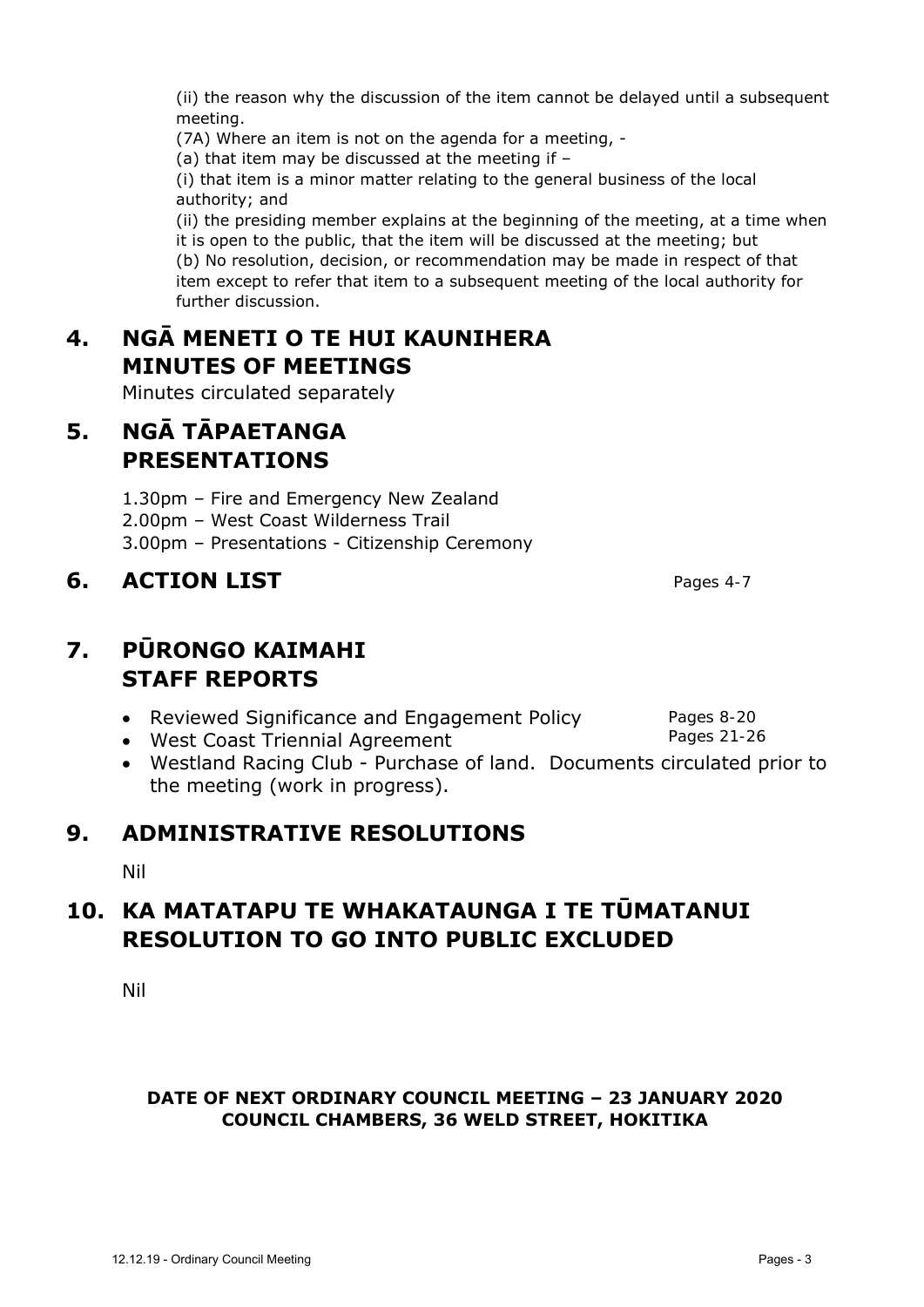|                           |                                                                   |                                                                                                                                                                        | <b>Council Meetings - Action List</b>    |                |                                                                                                                                                                                                                                                                                                                                                                                                                              |
|---------------------------|-------------------------------------------------------------------|------------------------------------------------------------------------------------------------------------------------------------------------------------------------|------------------------------------------|----------------|------------------------------------------------------------------------------------------------------------------------------------------------------------------------------------------------------------------------------------------------------------------------------------------------------------------------------------------------------------------------------------------------------------------------------|
| Date of<br><b>Meeting</b> | <b>Item</b>                                                       | <b>Action</b>                                                                                                                                                          | Completion<br>Date/Target<br><b>Date</b> | <b>Officer</b> | <b>Status</b>                                                                                                                                                                                                                                                                                                                                                                                                                |
| 28.06.18                  | Kaniere School<br>Students - Cycle<br>trail                       | Council staff to get back to<br>the Kaniere School Students<br>regarding the proposal.                                                                                 | April 2020                               | DA             | Council Engineers are working on a<br>solution for road crossing near the<br>Kaniere School. Scoping underway with<br>Transportation Manager and plan to have<br>concept completed to present to Kaniere<br>School in the New Year                                                                                                                                                                                           |
| 04.04.19                  | Speed Limits                                                      | Extension of some limits and<br>open conversation with road<br>users on suitable speed<br>limits.                                                                      | June 2020                                | DA             | Council agreed to carry out a formal review<br>on speed limits within the Westland<br>District road network. This will involve full<br>formal public consultation (in accordance<br>with the timelines set in item 5.3 of the<br>Report to Council) and the receipt and<br>hearing of submissions prior to formally<br>adopting any speed limit changes into the<br>revised bylaw. Consultation to start in<br>January 2020. |
| 18.04.19                  | Transfer of<br>Pensioner<br>Housing to<br>Destination<br>Westland | Strategy Document to be<br>developed with a working<br>group.                                                                                                          | May 2020                                 | <b>CE</b>      | Working with CE of DW on future<br>pensioner housing strategy. Working<br>group to be established under the<br>Economic Development Committee in the<br>new year. If assets are transferred, it<br>would require an LTP amendment.                                                                                                                                                                                           |
| 27.06.19                  | Manatu<br>Whakaaetanga<br>Partnership<br>Agreement                | Agreement has been signed   Feb 2020<br>by Te Rūnanga o Ngati<br>Waewae.                                                                                               |                                          | Mayor          | Agreement to be signed by the Chair of Te<br>Rūnanga o Makaawhio. Plans to sign the<br>agreement yet to be confirmed                                                                                                                                                                                                                                                                                                         |
| 27.06.19                  | Cass Square                                                       | Working Group have met and<br>overall concept discussed.<br>District Assets to provide<br>layout concept for further<br>consideration<br>with<br>the<br>Working Group. | <b>June 2020</b>                         | DA             | An overarching plan is required for Cass<br>Square. Sits within the Community work<br>programme.                                                                                                                                                                                                                                                                                                                             |
| 25.07.19                  | Haast Civil<br>Defence and                                        | Council resolved to release<br>funds from the Marks Road<br>Reserve Fund for Stage One -                                                                               | May 2020                                 | <b>CE</b>      | Sale and purchase agreement to be<br>resolved and working through with the<br>party concerned.                                                                                                                                                                                                                                                                                                                               |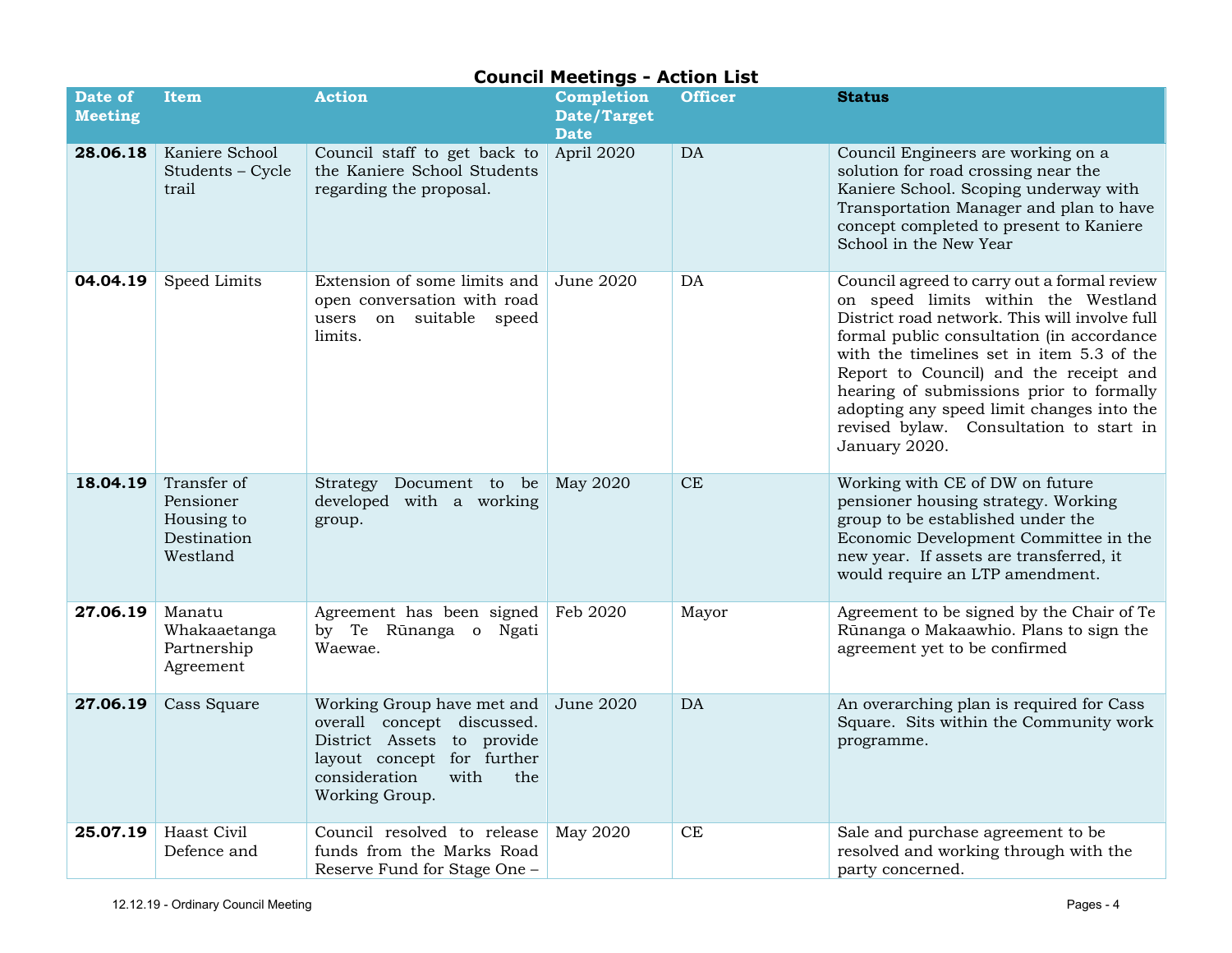| Date of<br><b>Meeting</b> | Item                                | <b>Action</b>                                                                                                                                                                                                                                                                                                                                                               | Completion<br>Date/Target<br><b>Date</b> | <b>Officer</b> | <b>Status</b>                                                                                                                                     |
|---------------------------|-------------------------------------|-----------------------------------------------------------------------------------------------------------------------------------------------------------------------------------------------------------------------------------------------------------------------------------------------------------------------------------------------------------------------------|------------------------------------------|----------------|---------------------------------------------------------------------------------------------------------------------------------------------------|
|                           | Community<br>Development            | Purchase of Civil Defence<br>Equipment for the Haast<br>Community.                                                                                                                                                                                                                                                                                                          |                                          |                |                                                                                                                                                   |
| 25.07.19                  | Carnegie<br><b>Building Project</b> | Council<br>resolved<br>to<br>underwrite<br>Carnegie<br>the<br>Building<br>upgrade<br>to<br>\$392,391 plus a total project<br>contingency of 10%.<br>The CE to seek additional<br>external funding to minimise<br>or eliminate the Council<br>additional<br>funding<br>commitment.                                                                                           | Completed<br>On going                    | CE             | Packaging of the collection has been<br>undertaken and is in storage. Council<br>resolved to underwrite the funding at Nov<br>19 council meeting. |
| 22.08.19                  | Fox Landfill                        | Council signed off on a staged<br>approach and approved the<br>short-term option to mitigate<br>potential reputational risks to<br>Council and environmental<br>risks.<br>Council support staff in<br>progressing<br>their<br>investigations<br>the<br>into<br>engineering<br>methodology,<br>financial implications and<br>funding mechanisms of the<br>long-term options. | Completed<br>March 2020                  | OM             | Work has been completed under budget.                                                                                                             |
| 26.09.19                  | Sunset Point<br>Hardfill            | Council had proceeded with<br>increasing rock protection<br>works, raising the level of<br>Sunset Point and accepted<br>donated fill to elevate the<br>base levels.<br>The works to<br>and<br>date<br>design<br>developments<br>been<br>had<br>outlined in the Report to<br>Council.                                                                                        | Completed                                | OM             | Council approved rock armory. There will<br>be an ongoing log of where any fill is<br>sourced from.                                               |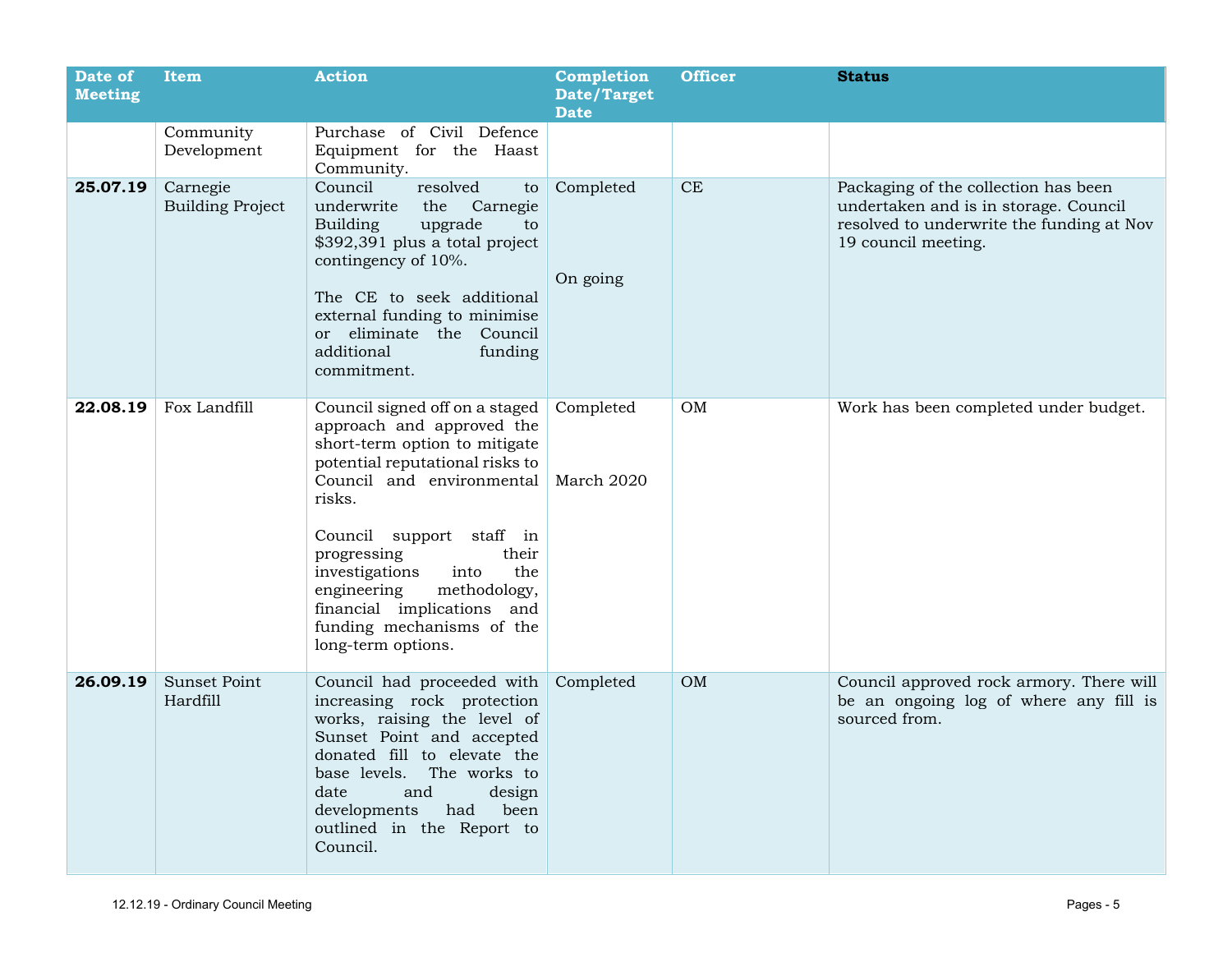| Date of<br><b>Meeting</b> | <b>Item</b>                                                    | <b>Action</b>                                                                  | <b>Completion</b><br><b>Date/Target</b><br><b>Date</b> | <b>Officer</b>                          | <b>Status</b>                                                         |
|---------------------------|----------------------------------------------------------------|--------------------------------------------------------------------------------|--------------------------------------------------------|-----------------------------------------|-----------------------------------------------------------------------|
| 28.11.19                  | Local<br>Governance<br>Statement                               | Local Governance Statement<br>was adopted with some minor<br>amendments.       | Dec 2020                                               | Underway                                | To be uploaded to the Council Website.                                |
| 28.11.19                  | Delegations<br>Manual                                          | Delegations<br>Manual<br>was<br>updated with some minor<br>amendments.         | Dec 2020                                               | EA                                      | Circulate to All Staff and upload to the<br>Council's Website.        |
| 28.11.19                  | Approval of<br>Unbudgeted<br>Expenditure                       | Recruitment of<br>additional<br>staff member to support<br>Council Committees. | Jan 2020                                               | EA                                      | Recruitment process to be started.                                    |
| 28.11.19                  | Code of Conduct                                                | Appointment of Independent<br>Investigator                                     | Dec 2020                                               | EA                                      | <b>EQUIP</b><br>Letter<br>to<br>confirming<br>their<br>appointment.   |
| 28.11.19                  | Confirmation of<br>Appointments to<br>Outside<br>Organisations | Confirmation<br>of<br>Appointments required                                    | Dec 2020                                               | Community<br>Development<br>Advisor     | Letter to Community Groups advising of<br>appointments/liaison roles. |
| 28.11.19                  | Audit<br>Management<br>Report                                  | Public<br>release<br>of<br>the<br>document                                     | Dec 2020                                               | EA                                      | Updated on Council's Website.                                         |
| 28.11.19                  | Marks Road -<br>Sale of Land for<br><b>FENZ</b>                | Special<br>Consultative<br>Procedure.                                          | Feb 2020                                               | Strategy &<br>Communications<br>Advisor | Undertake consultation.                                               |
| 28.11.19                  | Hari Hari<br><b>Complex Reserve</b><br>Fund                    | Hari<br>Letter<br>Hari<br>$\mathsf{to}$<br>Community Association.              | Dec 2020                                               | Community<br>Development<br>Advisor     | Letter required.                                                      |
| 28.11.19                  | Tohu Whenua<br>Pou                                             | MOU for installation<br>and<br>maintenance required.                           | March 2020                                             | Community<br>Development<br>Advisor     | Letter and MOU required.                                              |
| 28.11.19                  | Iwi<br>representation<br>around the<br>Council table           | Mayor to write to the Minister<br>of Local Government seeking<br>advice.       | In progress                                            | Mayor & CE                              | Letter required.                                                      |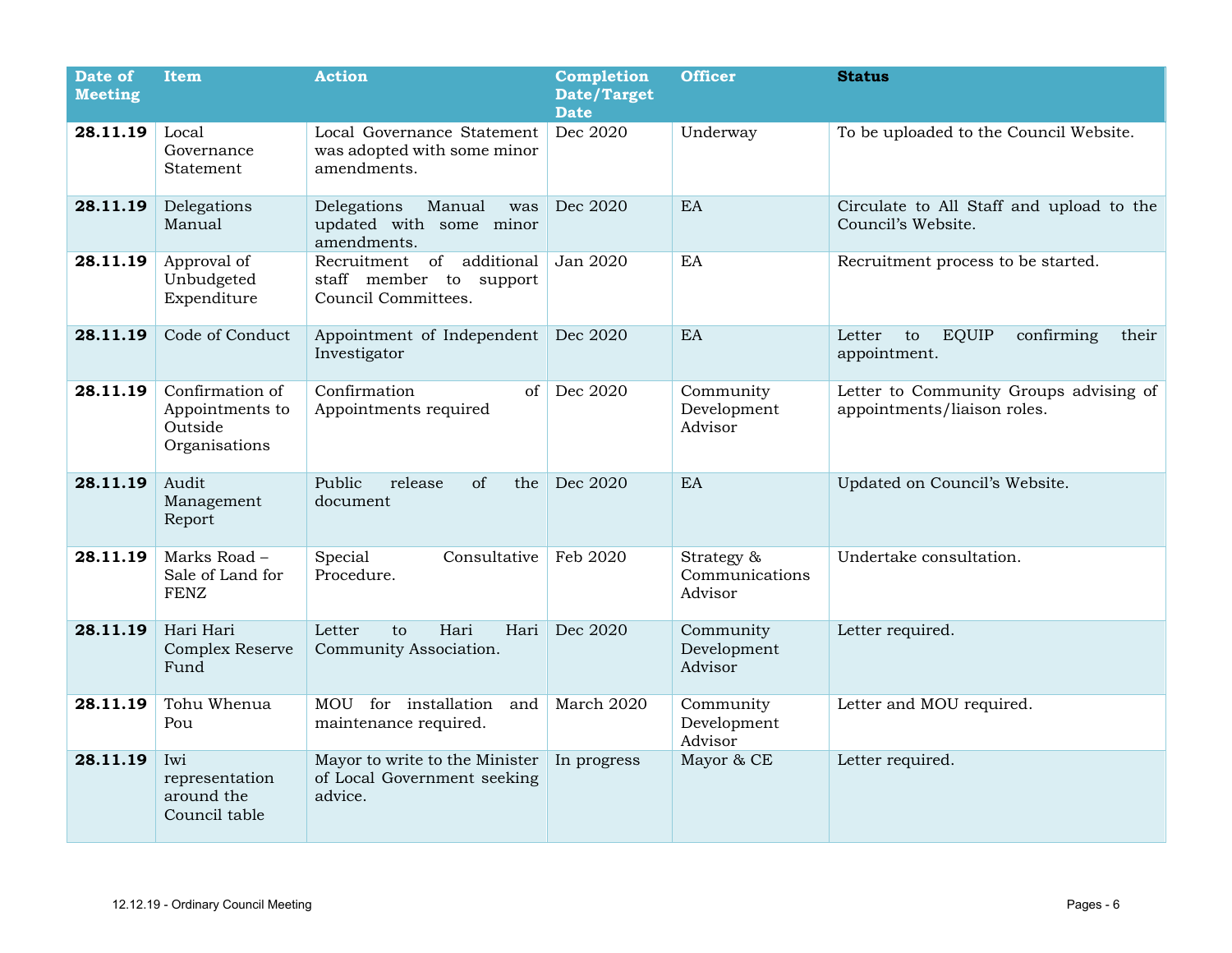| Date of<br>Meeting | Item                       | <b>Action</b>                                                                               | Completion<br>Date/Target<br><b>Date</b> | <b>Officer</b> | <b>Status</b>                    |
|--------------------|----------------------------|---------------------------------------------------------------------------------------------|------------------------------------------|----------------|----------------------------------|
| 28.11.19           | Warrant of<br>Appointments | Warrant Cards required for Completed<br>Hailey Miller, Elaine Direen,<br>Deborah Patterson. |                                          | EA             | Warrant cards have been ordered. |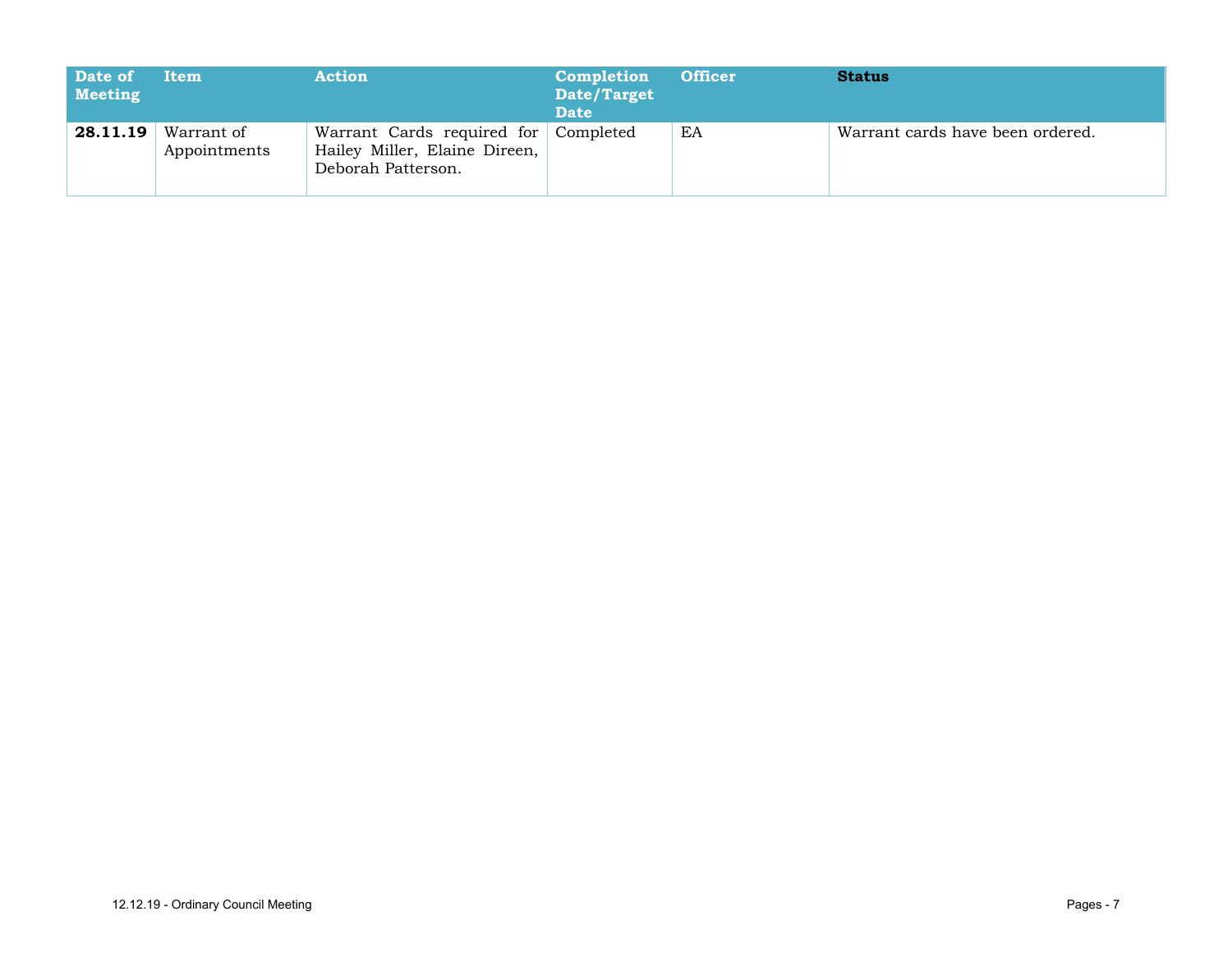

# Report

**DATE:** 12 December 2019

**TO:** Mayor and Councillors

**FROM:** Strategy and Communications Advisor

#### **REVIEW OF THE SIGNIFICANCE AND ENGAGEMENT POLICY**

#### **1 SUMMARY**

- 1.1 The purpose of this report is to provide comment and propose an amendment to the Significance and Engagement Policy adopted on 18 December 2014.
- 1.2 This issue arises from the amendments to the Local Government Act 2002 (LGA 2002) by the Local Government (Community Well-beings) Amendment Act 2019 and the requirement under Schedule 10, cl 11 to include a summary (or other description) of the Policy in Council's Long Term Plan document.
- 1.3 Council seeks to meet its obligations under the Local Government Act 2002 and the achievement of the District Vision adopted by the Council in May 2018, which are set out in the Long Term Plan 2018-28. These are stated on Page 2 of this agenda.
- 1.4 This report concludes by recommending that Council adopt the draft Significance and Engagement Policy (Appendix 1).

#### **2 BACKGROUND**

- 2.1 Council's Significance and Engagement Policy was developed with direct reference to and use of text taken from the relevant sections of the LGA 2002, including section 5 Interpretation of 'significant'.
- 2.2 Clause 1.3 of the Policy states:

"Significance, in respect to this policy, is the degree of importance of an issue, proposal or decision as assessed by the local authority, in terms of its likely impact on and likely consequences for –

• The district or region..."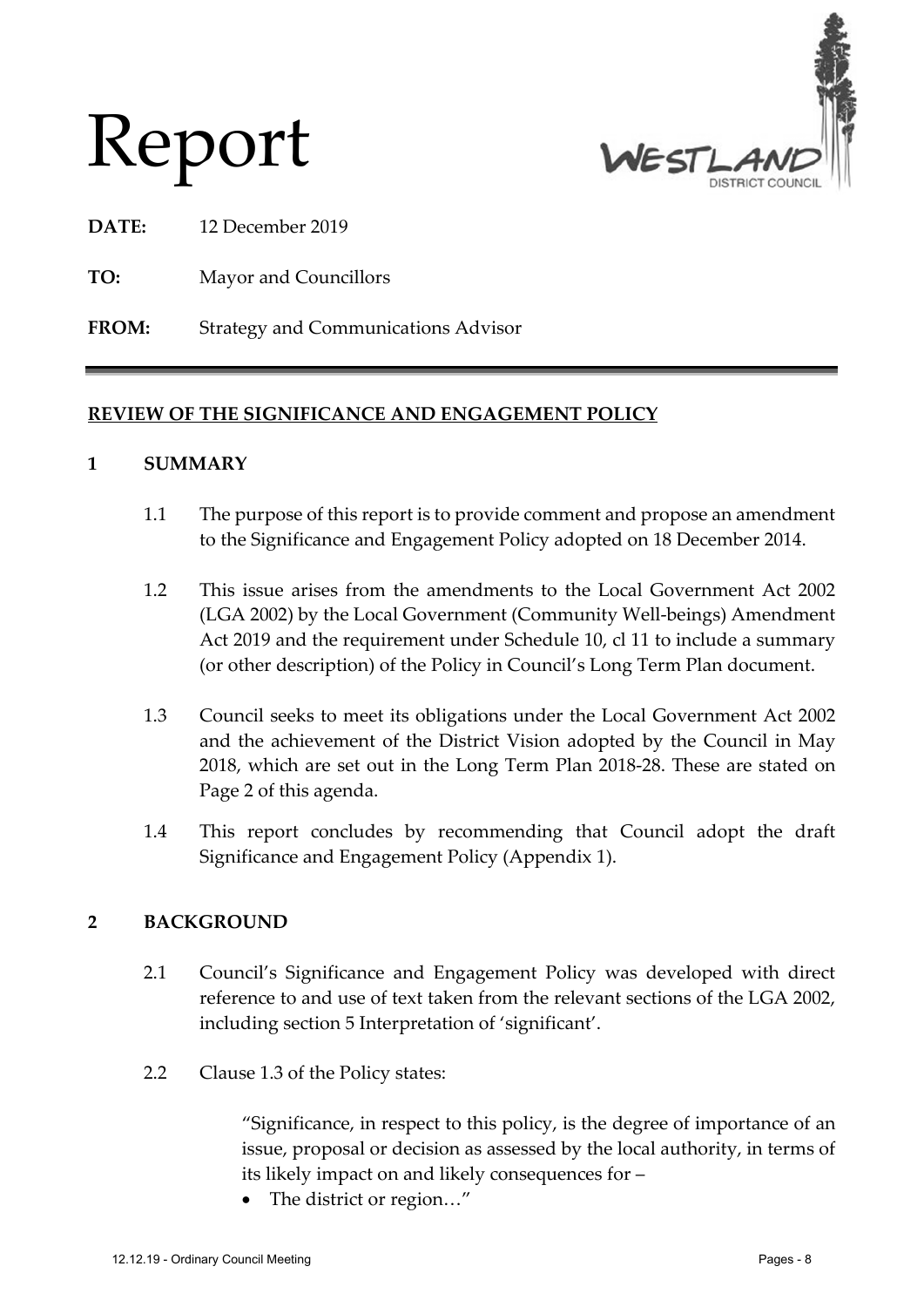2.3 The Local Government (Community Well-beings) Amendment Act (the Act) came into force on 14 May 2019. The Act made amendments to a number of sections of the LGA 2002, including section 5 Interpretation of 'Significance'. The interpretation of significance was amended (italicised) to read:

"**significance**, in relation to any issue, proposal, decision, or other matter that concerns or is before a local authority, means the degree of importance of the issue, proposal, decision, or matter, as assessed by the local authority, in terms of its likely impact on, and likely consequences for,—

- (a) *the current and future social, economic, environmental, or cultural well-being* of the district or region."
- 2.4 The LGA requires the Significance and Engagement Policy to contain a list of the assets the local authority considers to be Strategic Assets, being the asset or group of assets held (owned) by the Council that it needs to retain if it is to maintain the capacity to achieve or promote an outcome that it determines to be important to the current or future well-being of the community.

#### **3 CURRENT SITUATION**

- 3.1 The current Policy was reviewed as part of the preparations for the 2021 31 LTP. This review was intended to ensure that the Policy was still fit for purpose and to give effect to the requirement to include a summary or other description of the Policy in the LTP.
- 3.2 The review assessed the Policy to be fit for purpose. However, the legislative amendment to the interpretation of 'Significant' was identified. To maintain consistency with the legislation the draft Significance and Engagement Policy has been amended to include the amended interpretation of significance in clause 1.3:

Significance, in respect to this policy, is the degree of importance of an issue, proposal or decision as assessed by the local authority, in terms of its likely impact on and likely consequences for –

- *the current and future social, economic, environmental, or cultural wellbeing of* the district or region.
- 3.3 The review also identified that 'Active Landfills' should be included in the list of strategic assets in Part II, section 2, clause 2.2. Council needs to retain landfills as it is important that waste from the district can be managed in a strategic manner.

#### **4 OPTIONS**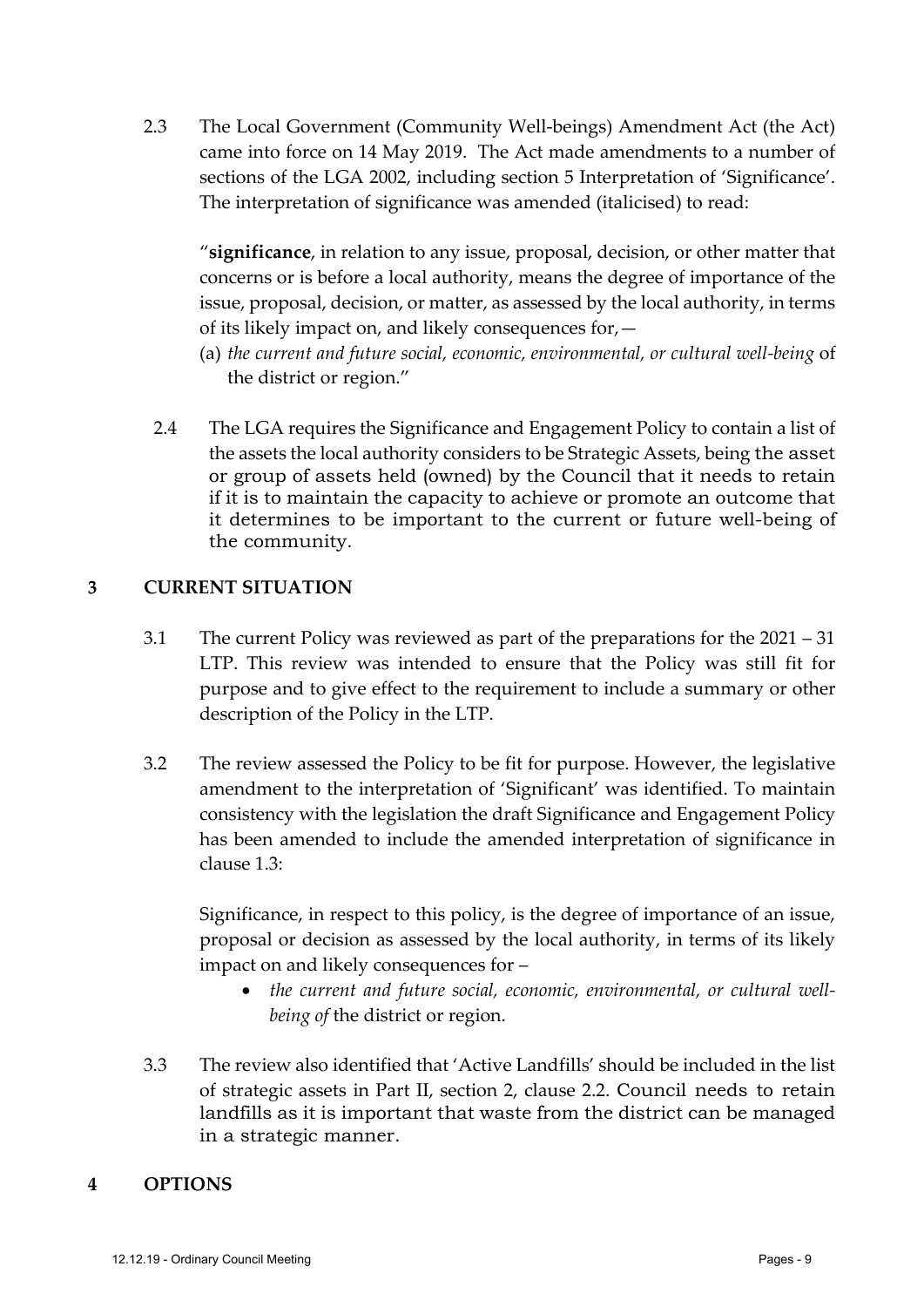- 4.1 Adopt the draft Significance and Engagement Policy without public consultation.
- 4.2 Conduct public consultation on the draft Significance and Engagement Policy.
- 4.3 Do not amend the Significance and Engagement Policy.

#### **5 SIGNIFICANCE AND ENGAGEMENT**

- 5.1 Section 76AA(5) of the LGA 2002 requires Council to consult on the amendment to the Significance and Engagement Policy in accordance with section 82 unless it considers on reasonable grounds that it has sufficient information about community interests and preferences to enable the purpose of the policy to be achieved.
- 5.2 During public consultation on the current Policy in 2014, Council received three submissions. One submission was from a member of the public, one was from a Council advisor and one was a letter to the Editor of the Grey Star. The submissions resulted in amendments to the draft policy to clarify what parts of the legislation were relevant and avoid confusion from summarised clauses.
- 5.3 Parliament received three submissions on the Local Government (Community Well-beings) Amendment Bill identified to be relevant to the Westland District and the interpretation of 'significance':
	- Community & Public Health West Coast: Supported the Bill and the inclusion of the well-beings and noted: "Involving the community in making these decisions for themselves can strengthen community networks, build resilience and influence positive social change." They also commented: "CPH WC is encouraged that this Bill will facilitate further opportunities to work collaboratively with local authorities in the promotion of community health and wellbeing."
	- Canterbury/West Coast Branch of the Public Health Association of New Zealand: Supported the Bill and noted: "We express our particular support for enshrining community well-being in local government legislation given that it appears in other legislation that affects us locally."
	- Te Rūnanga O Ngāi Tahu: Supported the Bill and noted: "Te Rūnanga supports the proposed amendments related to the purpose of the Act, incorporating reference to the four well-beings and sustainable development alongside core functions."

These submissions show support from organisations representing the community for the inclusion of the well-beings into the LGA 2002, including the interpretation of significance.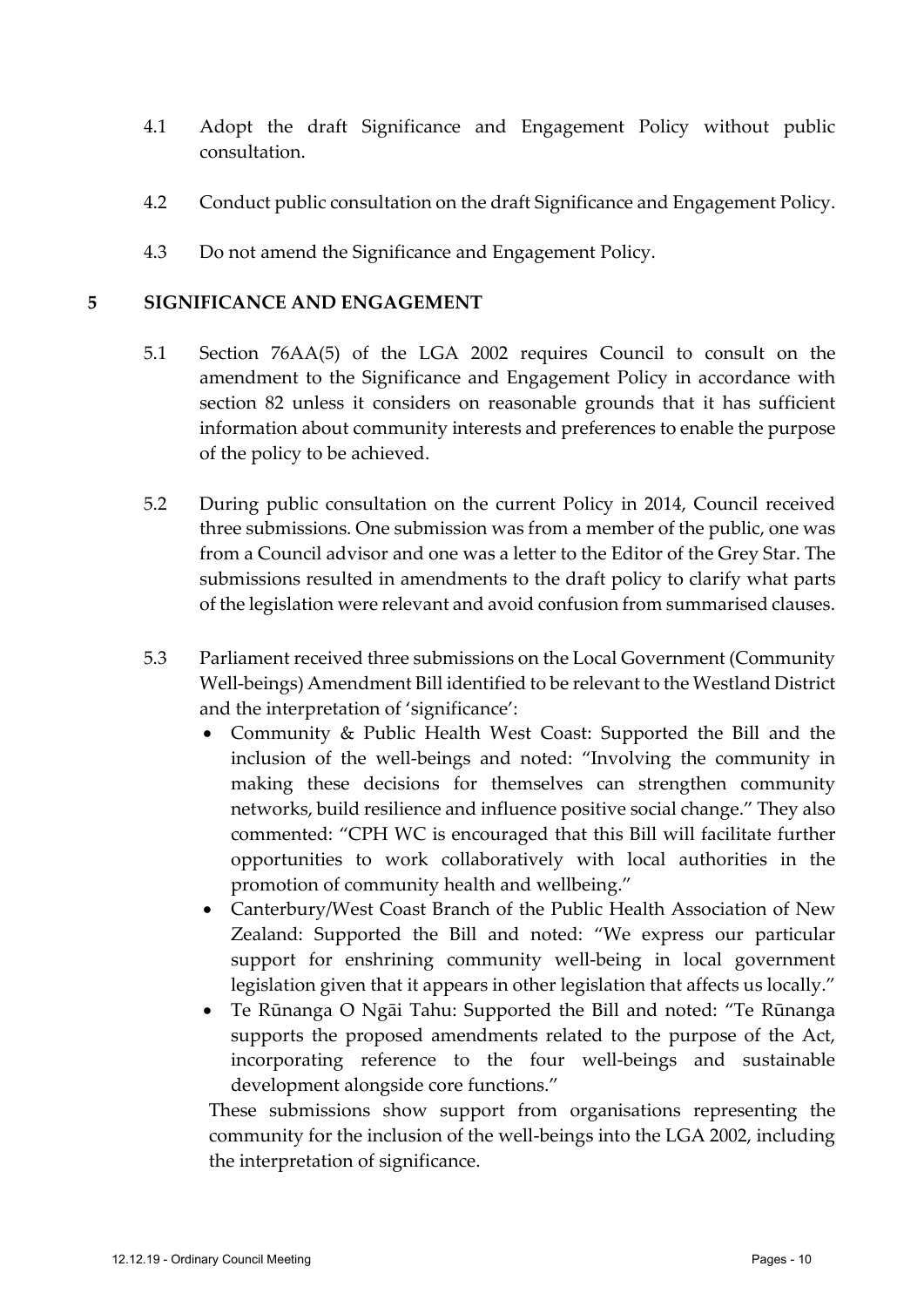5.4 The amendments to the draft Policy are administrative and minor changes. One amendment reflects current legislation that has recently been through a consultation process. Taking into account the submissions noted above, Council has reasonable grounds to consider there is sufficient information about community interests and preferences to enable the purpose of the policy to be achieved. The other amendment clarifies the status of a Council asset that is required for Council needs to retain if it is to maintain the capacity to achieve or promote an outcome that it determines to be important to the current or future well-being of the community.

There will opportunity for public feedback during the Long Term Plan 2021 – 31 consultation process. In this case, Council may choose not to consult on the amended Policy.

5.5 If Council does consult on the amended Policy under Section 82, the consultation could take place as part of the consultation on the Annual Plan 2021, which will take place in early 2020.

#### **6 ASSESSMENT OF OPTIONS (INCLUDING FINANCIAL IMPLICATIONS)**

6.1 Option 1: Adopt the draft Significance and Engagement Policy.

Adopting the draft Policy will ensure that it is consistent with the legislation it refers to. This will assist Council to meet its obligations under the LGA 2002.

If the draft Policy is not adopted it will be inconsistent with the legislation it refers to.

Council can still meet its obligations under the LGA 2002 by including a summary or other description of the current Policy in the 2021-31 LTP. There are no financial implications to adopting the draft Policy.

6.2 Option 2: Conduct public consultation on the draft Significance and Engagement Policy.

The LGA 2002 requires public consultation on amendments to the Significance and Engagement Policy unless Council considers on reasonable grounds that it has sufficient information about community interests and preferences to enable the purpose of the policy to be achieved.

If the consultation was held as part of consultation on the Annual Plan 2021 this would allow the public to give their opinion on the proposed amendment and any other matters relating to the draft Significance and Engagement Policy, while reducing the likelihood of consultation fatigue.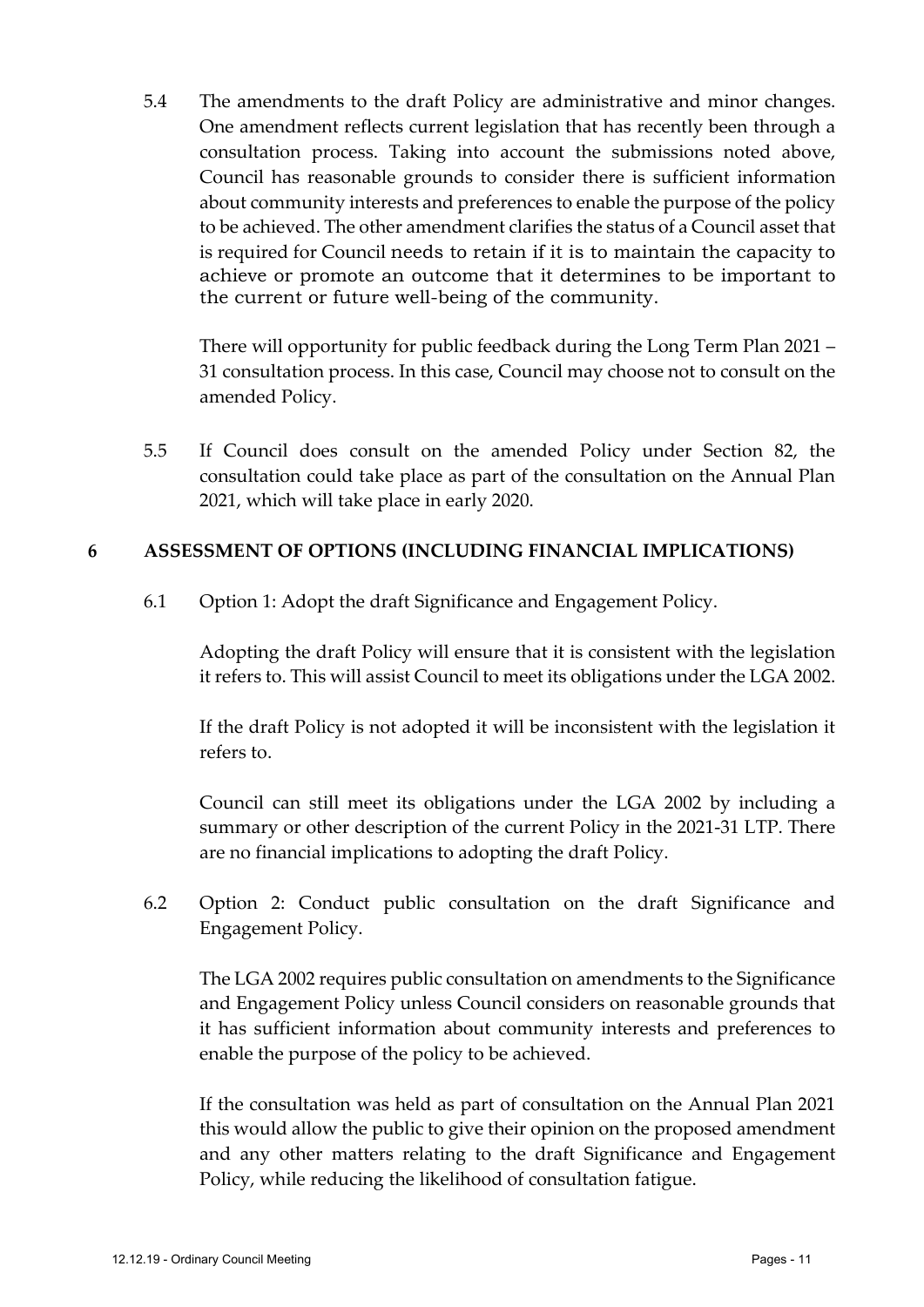The proposed amendment to the draft Policy is administrative to provide consistency with the LGA 2002 and for Council to update the Strategic Asset list. Council has information about community interests and preferences as noted above. If Council does not conduct public consultation the community may consider they have not been involved in the democratic process.

Financial implications for conducting public consultation would be minimal if the hearing and decision making process took place as part of the consultation process for the Annual Plan 2021. The financial implications would be greater if an Extraordinary meeting was held. There would be no financial implications if public consultation was not conducted.

6.3 Do not amend the Significance and Engagement Policy.

The current Significance and Engagement Policy was reviewed and updated in 2014 and meets legislative requirements and New Zealand Society of Local Government Managers guidance. This policy is not overly prescriptive and gives staff good guidance to consider significance and engagement. It is still fit for purpose.

Since the current Significance and Engagement Policy was adopted the interpretation in section 5 of the LGA 2002 has been amended to include the four well-beings: social, economic, environmental, or cultural. The section 5 interpretation in the current Significance and Engagement Policy is inconsistent with the current legislation. If the Strategic Asset list is not updated to include landfills, Council cannot guarantee that it is protecting important assets.

There are no financial implications to maintaining the current Significance and Engagement Policy.

#### **7 PREFERRED OPTION(S) AND REASONS**

7.1 The preferred option is option 1. The amendment to the draft Policy is administrative to ensure consistency with the LGA 2002. Consultation has recently been undertaken that supports the inclusion of the four well-beings in the interpretation of 'significance' and Council needs to protect important assets. The amendments are minor and there was a low level of engagement in previous consultation on the Policy.

#### **8 RECOMMENDATION(S)**

A) **THAT** Council receive the report.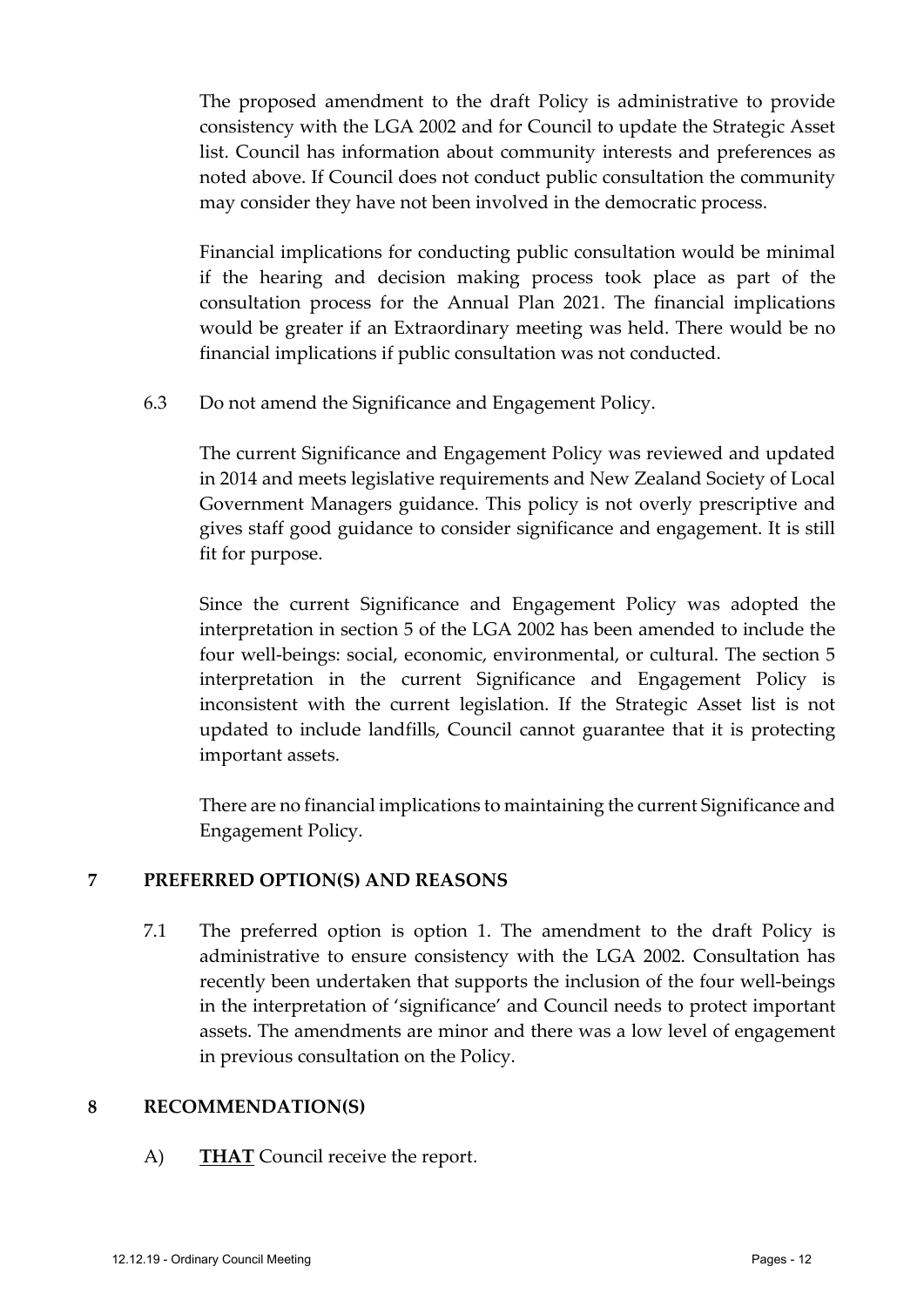B) **THAT** Council adopt the draft Significance and Engagement Policy.

#### **Emma Rae Strategy and Communications Advisor**

**Appendix 1:** Draft Significance and Engagement Policy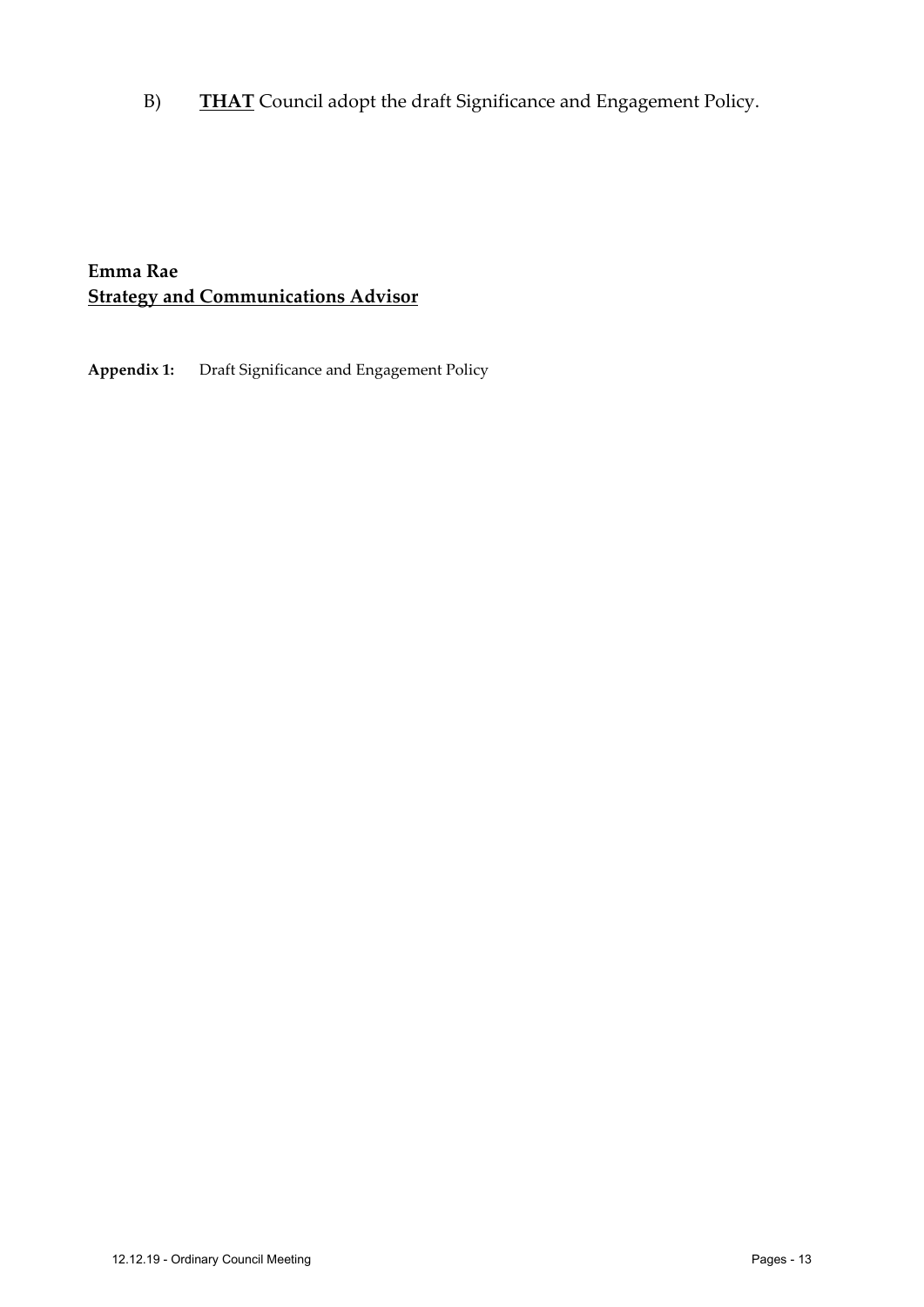#### **Westland District Council SIGNIFICANCE & ENGAGEMENT POLICY adopted 12 December 2019**

#### **Part I**

#### **1. PURPOSE** [LGA s76AA (2)]

1.1 The purpose of the Westland District Council's Significance and Engagement Policy (SEP) is —

To enable the local authority and its communities to identify the degree of significance attached to particular issues, proposals, assets, decisions, and activities.

To provide clarity about how and when communities can expect to be engaged in decisions about different issues, assets, or other matters.

To articulate the relationship between the significance of a matter and the corresponding level of engagement of parties that is required.

1.2 The Council believes in the importance of having a (SEP) as it provides a useful and accountable decision making framework for both the Council and the community.





- 1.3 *Significance,* in respect to this policy, is the degree of importance of an issue, proposal or decision as assessed by the local authority, in terms of its likely impact on and likely consequences for –
	- The current and future social, economic, environmental, or cultural wellbeing of the district or region.
	- Any persons who are likely to be particularly affected by, or interested in, the issue, proposal, decision, or matter.
	- The capacity of the local authority to perform its role, and the financial and other costs of doing so.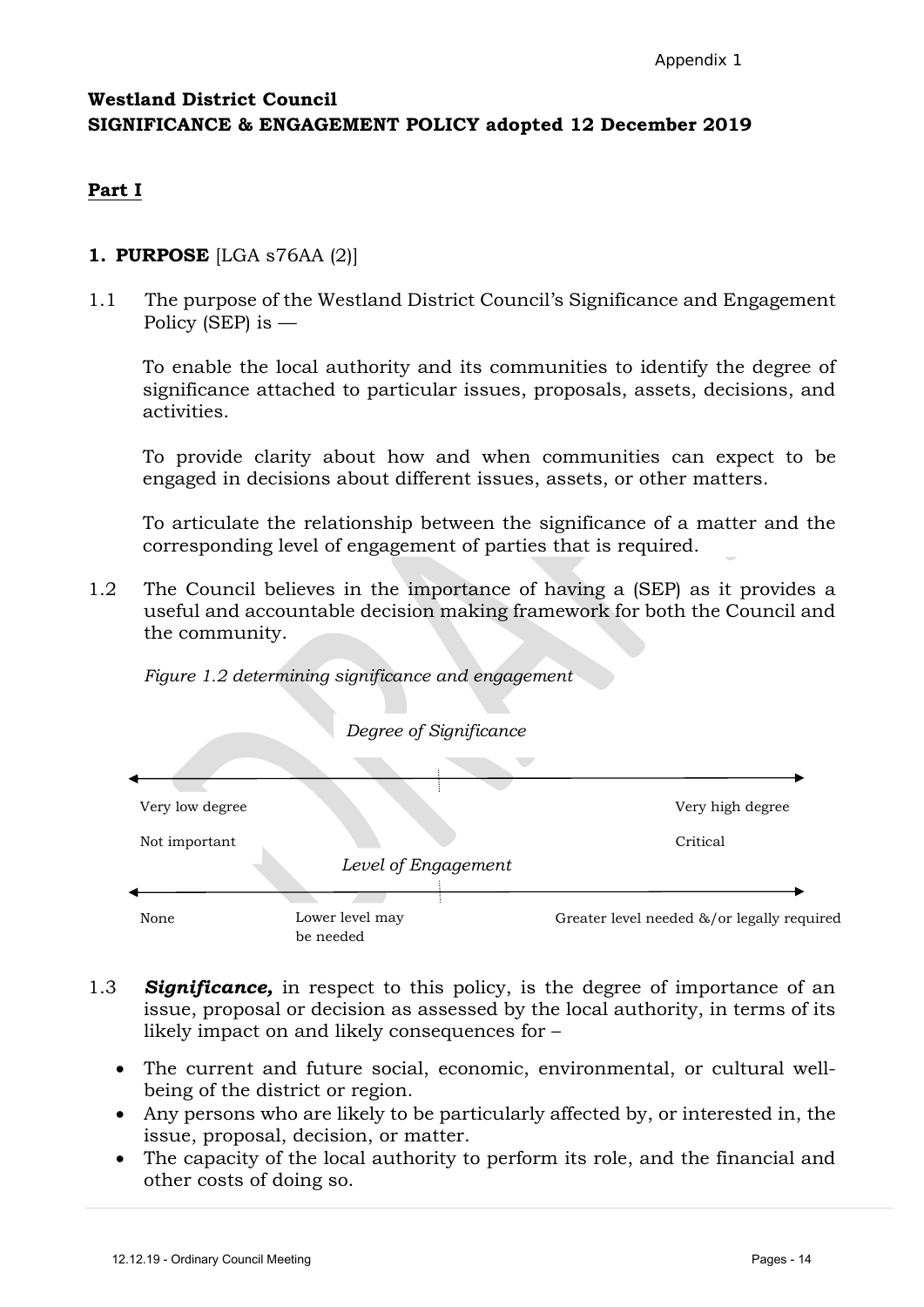A matter will be determined "*Significan*t" if it has a "*high degree of significance*". This is in accordance with the Local Government Act 2002 (LGA), section 5.

1.4 *Engagement,* in respect to this policy, is a process that can be undertaken at the outset, throughout, or at points during a decision-making process in order to inform the Council and to allow potentially affected parties to identify options for addressing the matter.

The LGA definition and/or use of the terms "significant", "significance" and "engagement" apply in regard to this policy. Unless otherwise stated, common dictionary definitions apply for other terms in this policy.

1.5 The Council has a Consultation Policy in place (adopted in 2005 and reviewed in 2012). Consultation is a process that generally occurs after a proposal has been formed i.e. the Council shares the formed proposal with parties and receives final feedback. A decision can then be made. Consultation is an additional requirement under legislation, including the Local Government Act, Resource Management Act, Reserves Act, Rating Act and Land Transport Management Act. This SEP does not replace the Council's legal responsibility to consult.

#### **2. GENERAL APPROACH** [LGA s76AA (1)(a)]

- 2.1 Council's decision-making about the degree of significance of an issue, proposal or decision will be guided by Part II of this Policy.
- 2.2 Council's engagement practices will be guided by Part III of this Policy.
- 2.3 The Council will use the Special Consultative Procedure (SCP) whenever it is specifically required to by the LGA or other legislation.
- 2.4 Whenever a matter is identified by the Council as being of high significance, it will use the SCP procedure as a minimum procedure for consultation. It will undertake what it considers to be a corresponding high level of engagement about the proposal.
- 2.5 The Council will apply the principles of LGA section 82 in other instances of consultation.
- 2.6 The Council may choose to undertake engagement and/or consultation on occasions other than when a matter has been determined to be of high significance. In this instance it will justify why it is choosing to do so.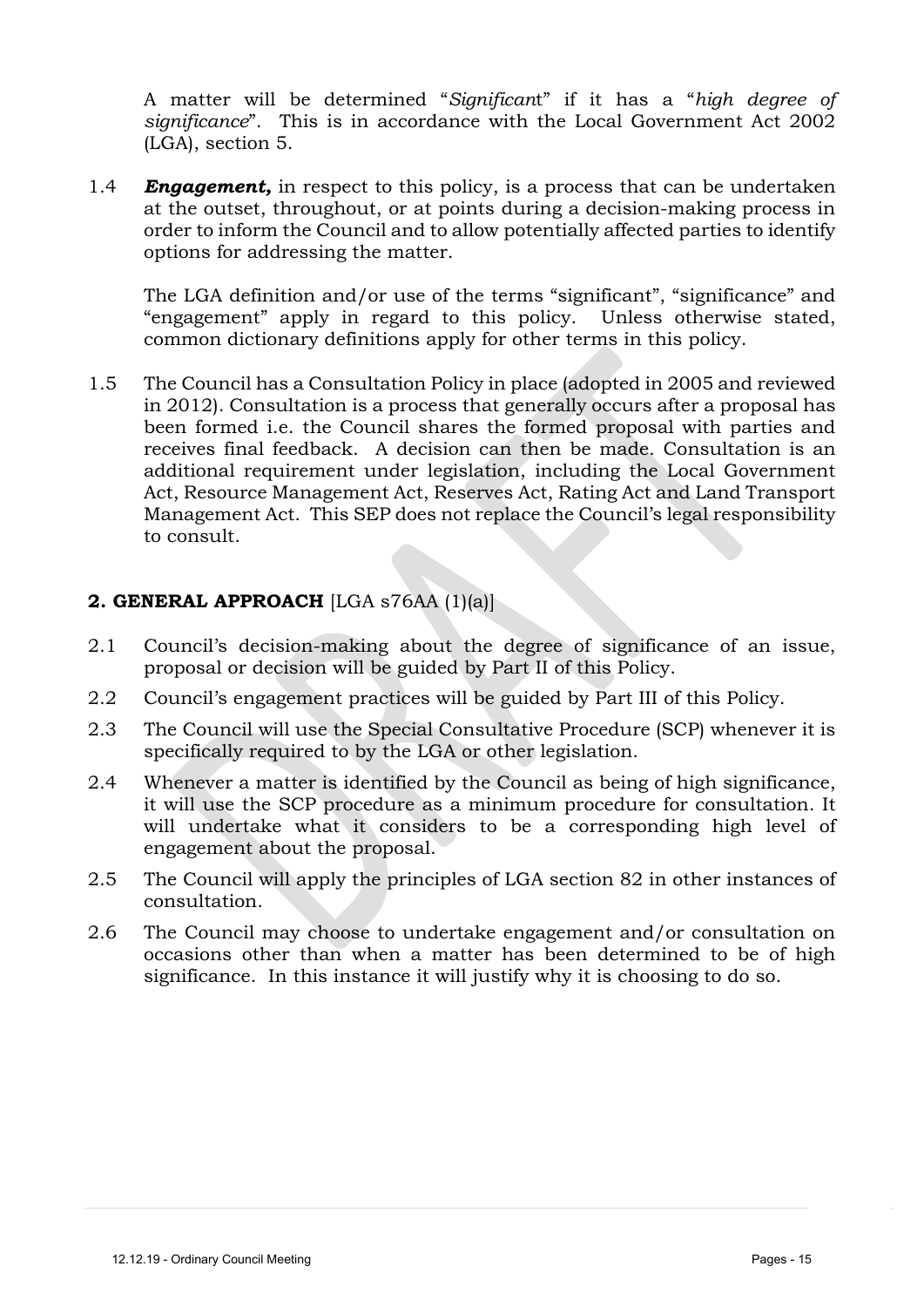#### **Part II**

#### **1. DETERMINING SIGNIFICANCE** [LGA s76AA (1)(b)]

- 1.1 As per the LGA, section 5; a matter is "significant" if it has been determined to have a high degree of significance. The following list provides key questions that will help assess the overall degree of significance of a matter:
	- a. Does it involve a Council strategic asset? The LGA states that it is a significant decision to transfer ownership or control, or to construct, replace or abandon a strategic asset.

[The Council's *Strategic Assets* are listed below].

- b. What is the impact on Council's levels of service, rates and/or Council debt?
- c. How will the action or decision promote the Council's Vision or other priorities of Council, and to what degree?
- d. What is the degree of impact on the community, individuals or groups?
- e. Is there a likely impact on Maori cultural values and their relationship to land and water?
- f. Is there a high degree of public interest?
- g. Could the action or decision have significant consequences? The action itself may be minor but what will the outcome be.
- h. Is it a reversible decision? The more difficult an action or decision is to reverse, generally the higher the significance is.

#### **2. COUNCIL'S STRATEGIC ASSETS** [LGA s76AA (3)]

- 2.1 The LGA, section 76 AA (3) requires that the SEP must list the assets considered by the local authority to be Strategic Assets. These assets must be considered to be of high significance and as such corresponding engagement and consultation practices followed by the Council if transfer ownership or control of a strategic asset, or a decision to construct, replace or abandon a strategic asset is proposed.
- 2.2 The LGA, section 5, defines Strategic Assets as being the asset or group of assets held (owned) by the Council that it needs to retain if it is to maintain the capacity to achieve or promote an outcome that it determines to be important to the current or future well-being of the community.
	- Westland Holdings Limited
	- Hokitika Airport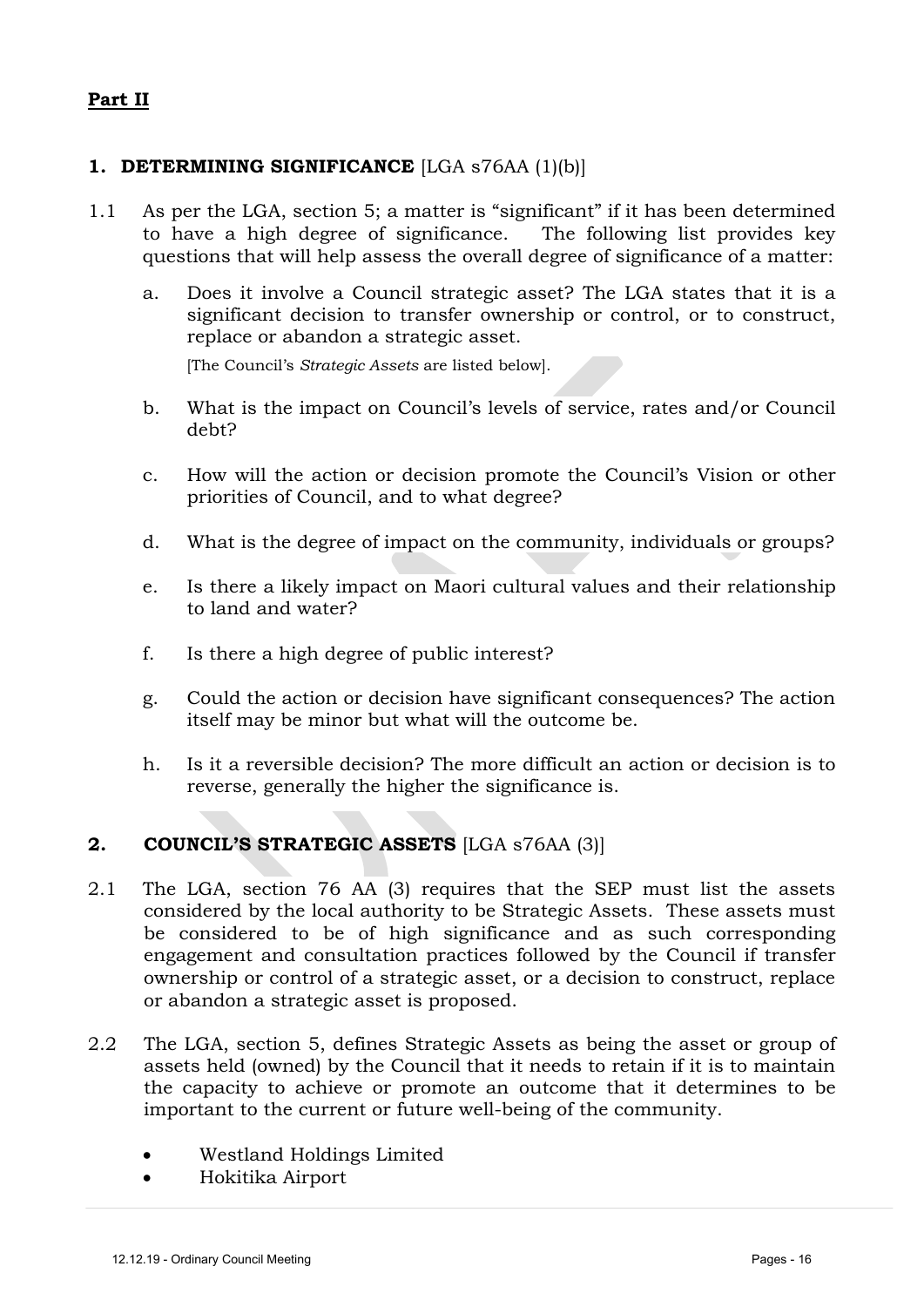- Urban roads, rural roads, bridges, footpaths
- Water, treatment, storage and reticulation network
- Wastewater reticulation and treatment facilities
- Stormwater reticulation
- Elderly person housing units
- Cass Square
- Community Reserves
- Community Halls
- Community Domains
- Hokitika Cemetery
- Kumara Cemetery
- Ross Cemetery
- Hokitika Museum/Carnegie Building
- Public Toilets
- Jackson Bay Wharf
- Westland District Library
- Council Headquarters
- Hokitika Swimming Pool
- Ross Swimming Pool
- West Coast Wilderness Trail
- Active Landfills

#### **Part III**

#### **1. ENGAGEMENT EXPECTATIONS** [LGA s82 (3) & (4)]

- 1.1 The Council will engage with parties *unless* it is unnecessary, inappropriate or impossible to do so. That is; a case must be proven in order to decide to not engage and it may be because of one or more of the following factors:
	- a. The Council can demonstrate that it already has a sound understanding of the views and preferences of the persons likely to be affected by or interested in the matter
	- b. There is a need for confidentiality or commercial sensitivity
	- c. The costs of engagement or consultation outweigh the benefits of it
	- d. The matter has clearly already been addressed by the Council's policies or plans, which have previously been consulted on
	- e. An immediate or urgent response or decision is needed so that it is not reasonably practicable to engage
	- f. Works are required unexpectedly, or following further investigations, on projects that have already been approved by the Council
	- g. It is business as usual i.e. the works required are related to the operation and maintenance of a Council asset and responsible management requires the works to take place.
- 1.2 In instances where active engagement with parties is not going to occur, Council officers still must give consideration to the views and preferences of persons likely to be affected by, or to have an interest in the matter.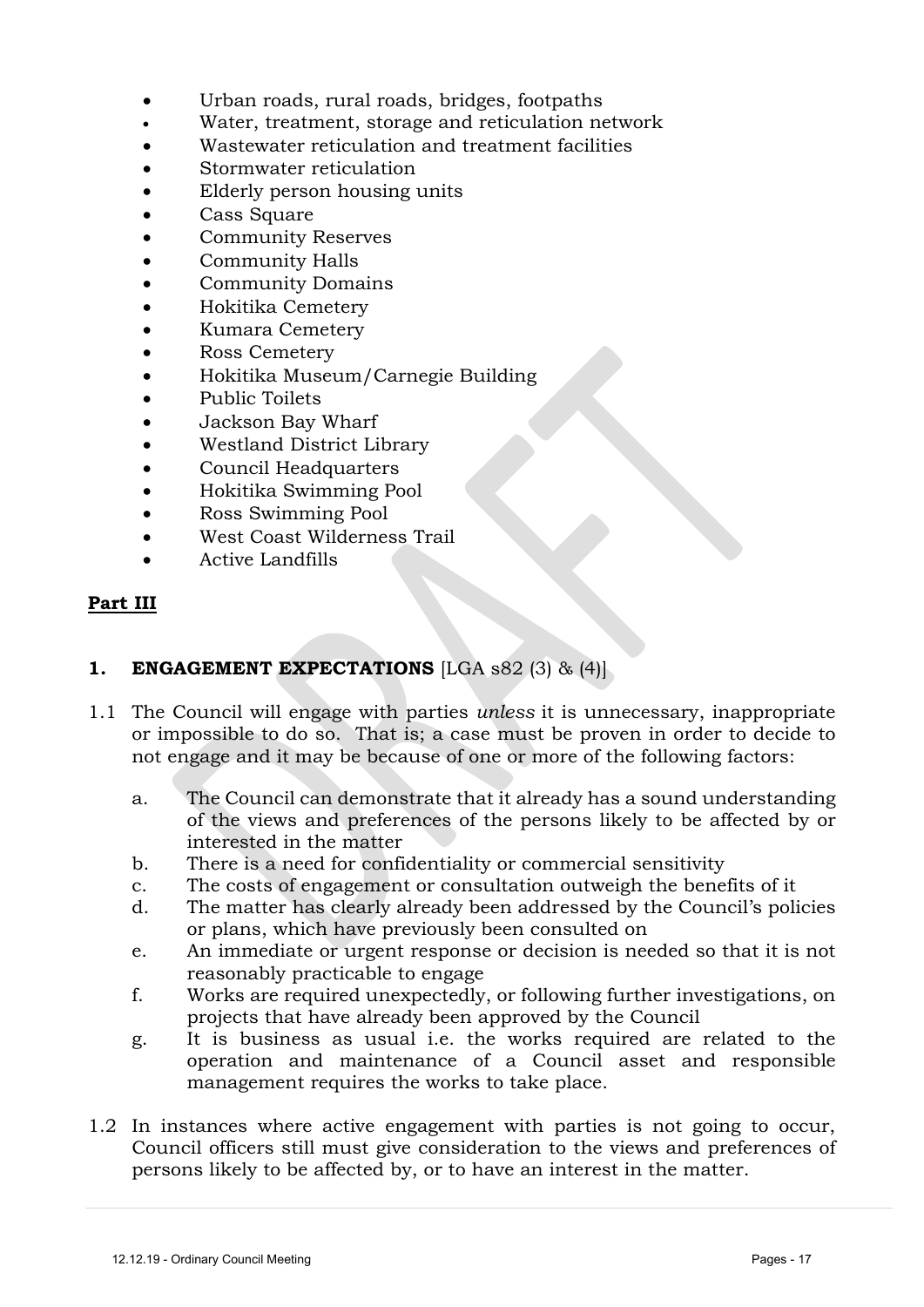#### **2. APPROPRIATE FORMS OF ENGAGEMENT** [LGA s76AA (1)(c)]

- 2.1 The Westland District encompasses a large geographic area; townships can be several hours drive from one another and there are many dispersed rural communities. This impacts on how the Council can effectively hold conversations with its citizens.
- 2.2 Ngai Tahu Iwi is an important identity to engage with over many matters as are the two Runanga within the Council District boundaries; Te Runanga o Ngati Waewae and Te Runanga o Makaawhio. The Council's relationship with Westland Iwi and Runanga should remain fluid and evolve in accordance with these organisations' preferences. Although all of the SEP processes do include the engagement of Iwi and Runanga, a separate and more specific policy or agreement should also be developed with Iwi and Runanga about different kinds of Council decision-making.
- 2.3 The Council must also be mindful of tangata whenua in the District and whether an issue could be of importance to Maori people.
- 2.4 The Council believes it is important that it has a presence across the District and in particular that elected representatives and staff are active in all of its communities. Successful engagement exercises have been achieved when they were structured around having the conversations in the community that the issue affected, rather than expecting the community to come to Hokitika. If it is a District wide issue then careful consideration is required about how best to distribute messages and be positioned to receive feedback.
- 2.5 Some communities in the Westland district do not have broadband internet coverage so this limits electronic communications.

#### **3. IN DETERMINING APPROPRIATE FORMS OF ENGAGEMENT, THE COUNCIL WILL:** [LGA s76AA (1)(d)]

- 3.1 Recognise the relationship between determining the significance of an issue and the level and type of engagement that will be required.
- 3.2 Select engagement processes and methods that are appropriate to the stakeholders that will be involved (including the public's time commitment and travel requirements, location of information and/or meetings).
- 3.3 Ask potentially interested parties if they consider themselves to be stakeholders and/or how they would like to provide input into the development of the proposal.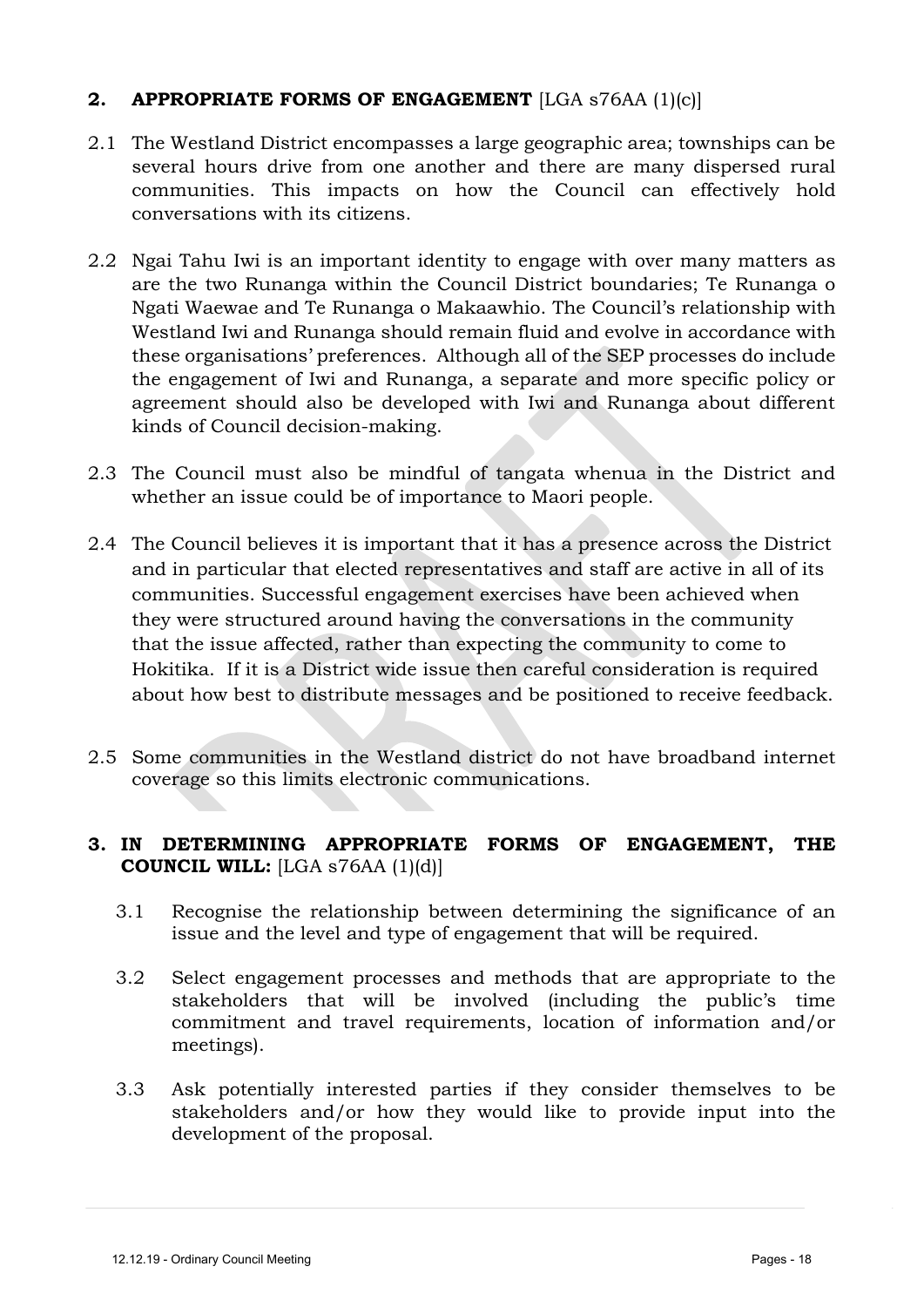- 3.4 Be responsive to new methods identified by stakeholders for better engagement.
- 3.5 Bear in mind Council and other agency engagement initiatives that are underway, planned or likely to occur soon in the District. Combined initiatives will be utilised where appropriate so as to achieve efficiencies and avoid the public experiencing engagement / consultation fatigue.
- 3.6 Determine whether the Council already holds relevant information from the public or key stakeholders about the matter (from previous engagement or consultation efforts) and can utilise it instead of initiating another round of conversations.
- 3.7 Recognise the possible role of stakeholders and contacts Council already has a relationship with, including the Iwi, Runanga, resident and community associations, business and industry representative groups.
- 3.8 Provide reasonable access to free information and reasonable methods for the public and key stakeholders to be able to respond (timeframes and suitable forms of submission).
- 3.9 Consider the best use of Council money and other resources to achieve the chosen engagement plan.

#### **Part IV**

#### 1. **PROCEDURE** [LGA 76AA (2)(b) & (c)]

- 1.1 The procedure for determining the level of significance and the corresponding engagement required:
	- 1.1.1 In the first instance Council Officers will be responsible for assessing a matter to determine its level of significance, in accordance with Part II of this Policy.

[To facilitate this operational process, the Council may choose to provide staff with a template, separate to but based upon Part II of this policy].

- 1.1.2 Council Officers will then consider the corresponding extent and type of engagement that should occur, in accordance with Part III of this Policy. In general, the more significant an issue, the greater the need for community or stakeholder engagement.
- 1.1.3 Any matter will be reported to the Council if it requires a Council decision to be made. The report will include –
	- a. An assessment of significance.
	- b. An assessment about the extent and type of community or stakeholder engagement that should occur.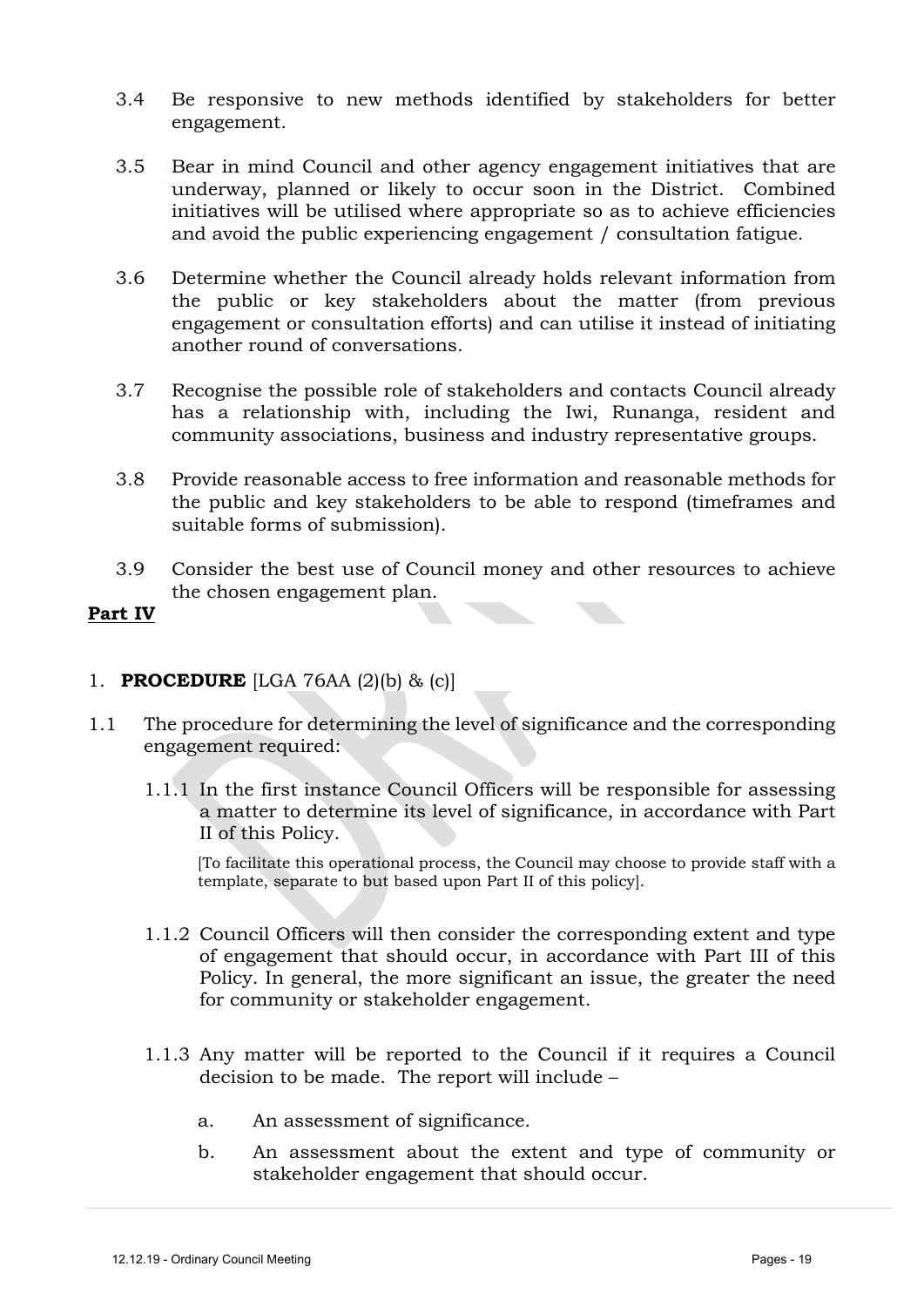#### **2. THIS POLICY MAY BE AMENDED FROM TIME TO TIME** [LGA s76AA, 4&5]

2.1 If the Council wants to amend this policy, it will consult in accordance with the Local Government Act, section 82, unless a decision is recorded that it "considers on reasonable grounds that it has sufficient information about community interests and preferences to enable the purpose of the policy to be achieved."

#### **3. DEVIATION FROM THIS POLICY** [LGA s76AA, 6]

3.1 If the Council wishes to deviate from this policy it will follow the requirements of the Local Government Act, section 80, clearly identifying the inconsistency and the reasons for not following this policy, and stating any intention to amend the policy to accommodate the decision.

END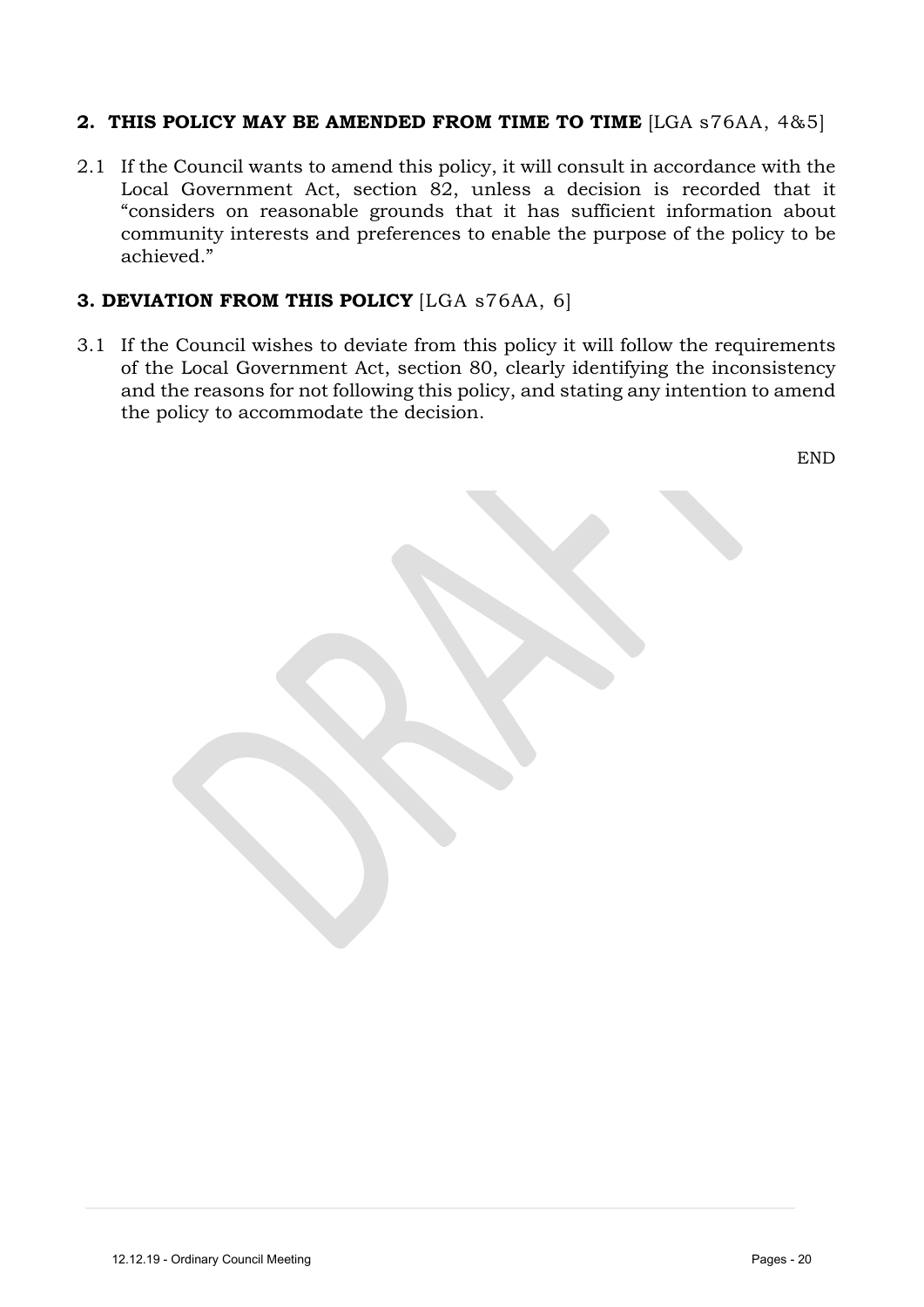



- **DATE:** 12 December 2019
- **TO:** Mayor and Councillors
- **FROM:** Chief Executive

#### **2019-2022 WEST COAST TRIENNIAL AGREEMENT**

#### **1 SUMMARY**

- 1.1 The purpose of this report is to adopt the 2019-2022 West Coast Triennial Agreement.
- 1.2 This issue arises from section 15 of the Local Government Act 2002 which requires all Councils to adopt a triennial agreement by 1 March after each triennial general election of members. All local authorities within each region must enter into an agreement under this section covering the period until the next triennial general election of members.
- 1.3 Council seeks to meet its obligations under the Local Government Act 2002 and the achievement of the District Vision adopted by the Council in May 2018, which are set out in the Long Term Plan 2018-28. These are stated on Page 2 of this agenda.
- 1.4 This report concludes by recommending that Council adopts the 2019-2022 West Coast Triennial Agreement.

#### **2 BACKGROUND**

- 2.1 As part of the requirements of sections 14, 15 and 16 of the Local Government Act 2002, the four West Coast Councils have prepared a triennial agreement.
- 2.2 The triennial agreement is built on the principle of the four Councils agreeing to commit to working together for the good governance of their towns, districts and the region, by acting collaboratively and ensuring that issues in common are determined in a manner that is inclusive and avoids unnecessary duplication.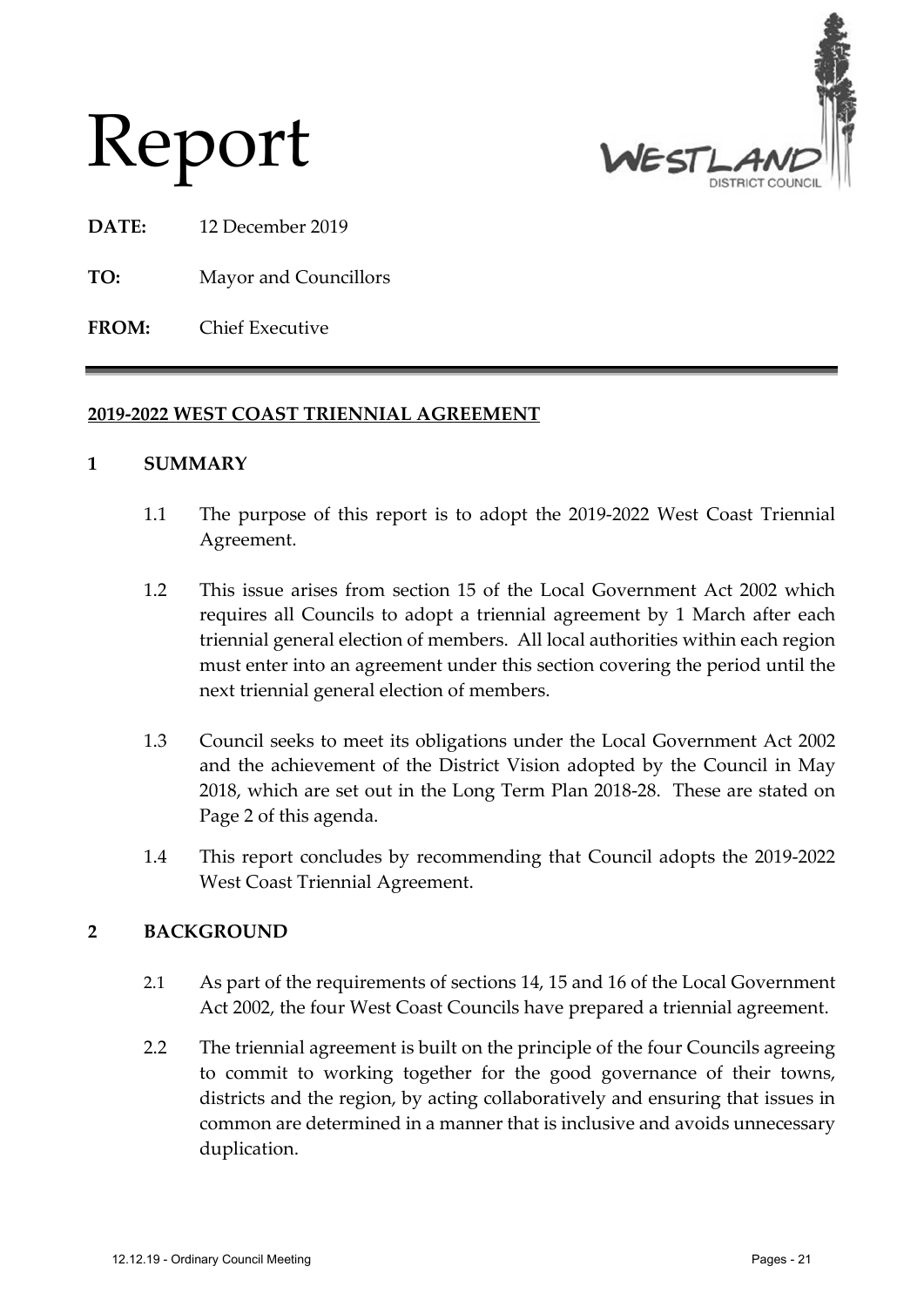2.3 The agreement will also ensure appropriate levels of consultation and coordination are maintained between the local authorities of the West Coast.

#### **3 CURRENT SITUATION**

3.1 Each of the Mayors, and Chair of the Regional Council, are now seeking endorsement of the triennial agreement from their respective Councils. Once endorsement has been received the Mayors and Chair will sign the agreement at their next meeting.

#### **4 OPTIONS**

- 4.1 Option 1 is to adopt the triennial agreement as attached.
- 4.2 Option 2 is to not adopt the agreement.
- 4.3 Option 3 is to amend the agreement.

#### **5 SIGNIFICANCE AND ENGAGEMENT**

- 5.1 This matter is one of legislative compliance and as such is deemed to be of low significance.
- 5.2 Consultation is not required for this decision.

#### **6 ASSESSMENT OF OPTIONS (INCLUDING FINANCIAL IMPLICATIONS)**

- 6.1 A Triennial Agreement **must** be adopted. It is a legislative imperative under the LGA.
- 6.2 Adopting the proposed Triennial Agreement provides a formal indication to the other West Coast Councils that Westland District Council supports the regional co-operation signified by this document. This is a high level intention only and does not commit Council to anything more.
- 6.3 If Council chooses not to adopt the agreement, it would need to give a clear explanation to the other councils as to why it has decided not to.
- 6.4 If Council chooses to amend the agreement, the changes would need to be notified to the other councils and a process of discussion and negotiation with them would be required.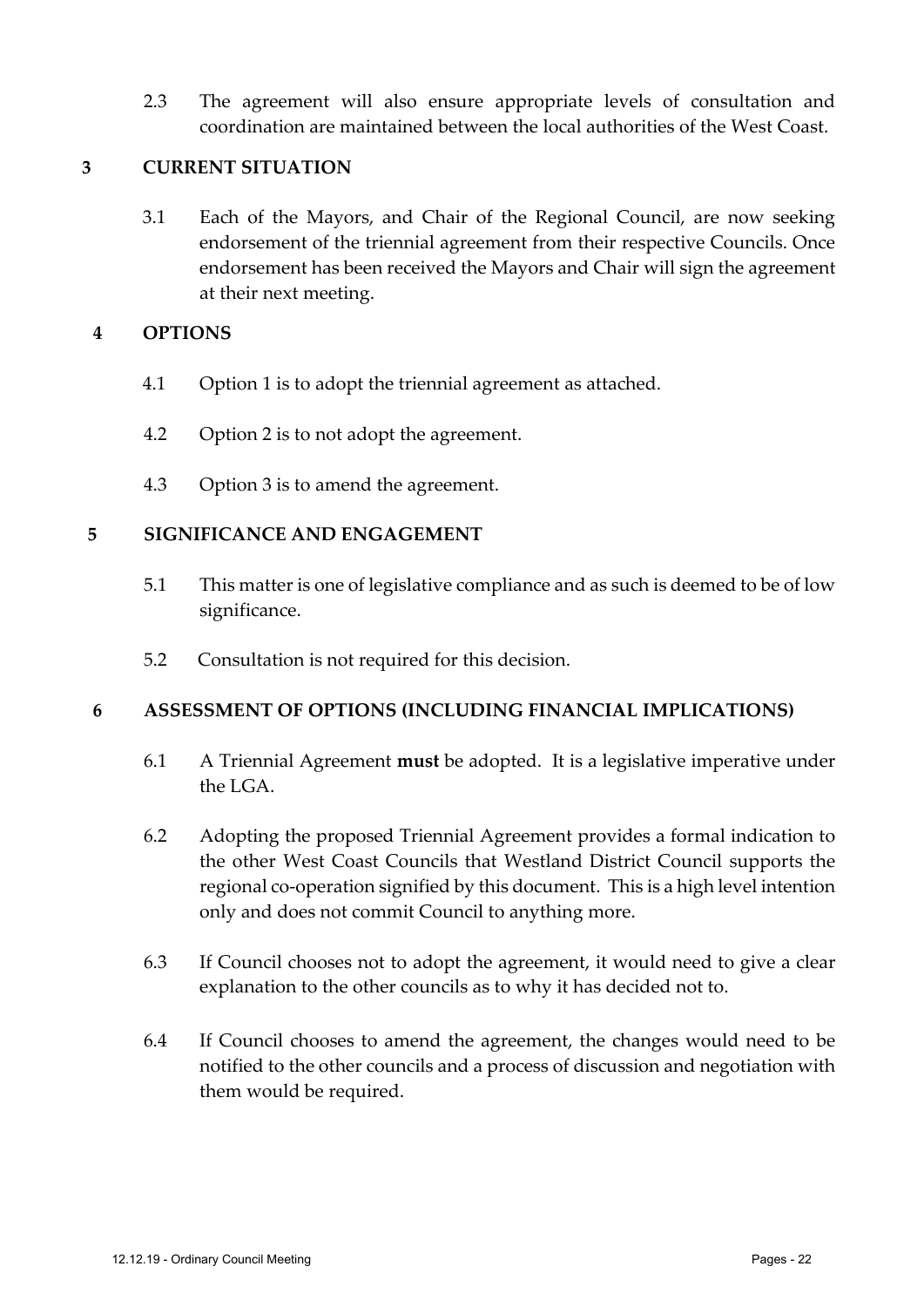#### **7 PREFERRED OPTION(S) AND REASONS**

7.1 The preferred option is **Option 1.** This would ensure that Council meets the statutory deadline, and is ready to participate in discussion on regional issues.

#### **8 RECOMMENDATION(S)**

A) **THAT** Council adopts the 2019-2022 West Coast Triennial Agreement and endorse the Mayor signing the agreement on behalf of Westland District Council.

#### **Simon Bastion Chief Executive**

#### **Appendix 1:** 2019-2022 West Coast Triennial Agreement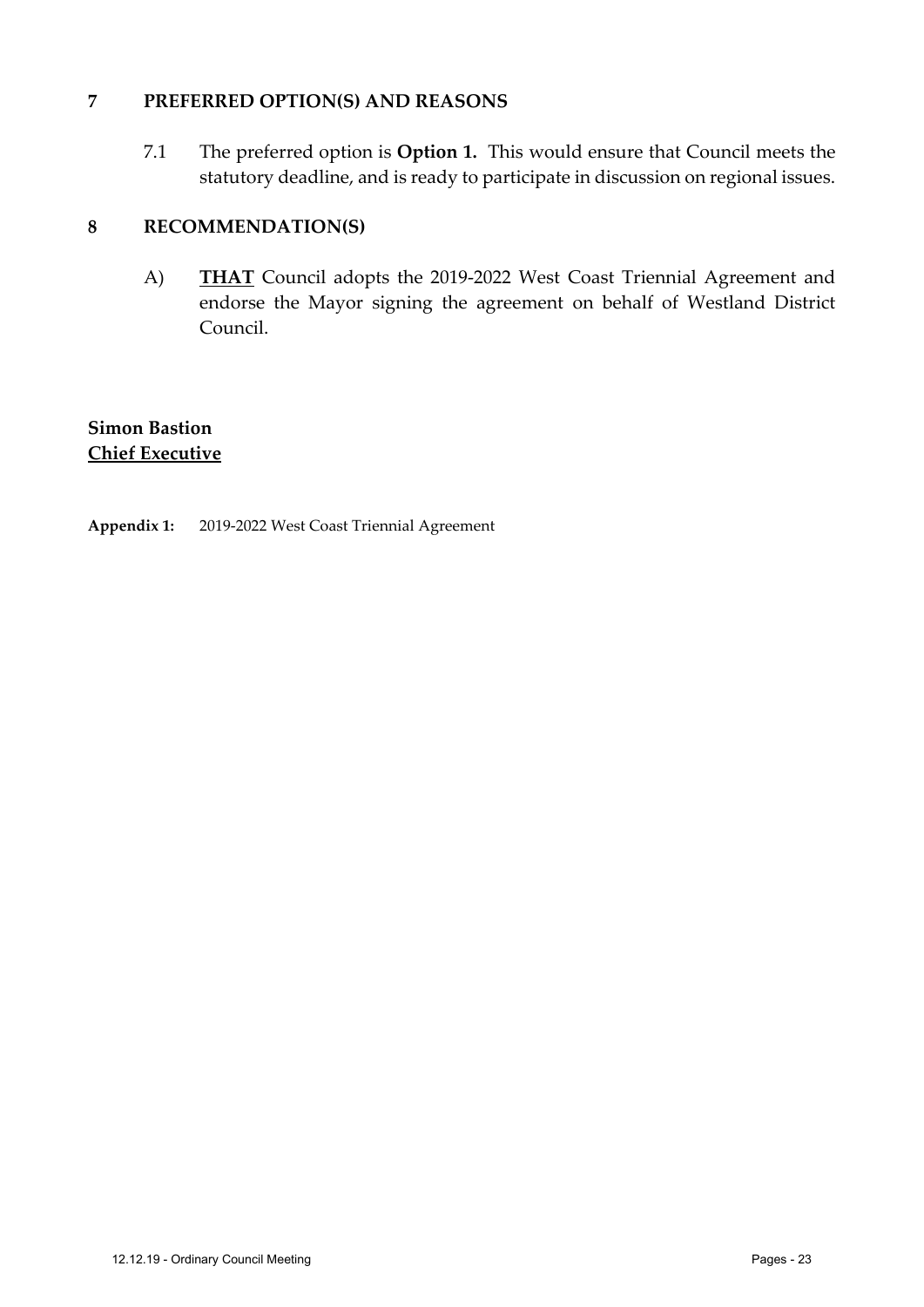# **Appendix 1**

# **2019 – 2022 West Coast Triennial Agreement**

#### **Our purpose**

This triennial agreement has been prepared in accordance with, and to satisfy, the requirements of sections 14, 15 and 16 of the Local Government Act 2002.

The parties to this agreement commit to working together for the good governance of their towns, districts and the region, by acting collaboratively and ensuring that issues in common are determined in a manner that is inclusive and avoids unnecessary duplication.

This agreement will ensure appropriate levels of consultation and coordination are maintained between the local authorities of the West Coast, and between individual local authorities as might be notified.

#### **The Agreement**

The parties:

- Buller District Council;
- Grey District Council;
- Westland District Council; and
- West Coast Regional Council,

agree to work in good faith together for the good governance of their localities and the region.

As signatories to this agreement, each local authority will ensure:

- Early notification to affected local authorities, through the distribution of draft documentation, of major policy discussions which may have implications beyond the boundaries of the decision making authority;
- The application of a 'no surprises' policy whereby early notice will be given over disagreements between local authorities concerning policy or programmes before key public announcements are made;
- The parties agree to refrain from expressing criticism of each other publicly, through the media or any other form. While it is accepted that disagreements will occur from time to time, it is preferable to deal with the issues by open discussion between the parties rather than via the media;
- Support opportunities for involvement by affected local authorities in the development of policies or plans that have inter-jurisdictional or cross boundary implications, including the identification of outcomes and priorities;
- That where practicable, processes for engaging with communities and agencies in order to identify community outcomes, and prioritise these outcomes, are undertaken jointly or in a collaborative manner which avoids unnecessary duplication; and
- Support opportunities for other local authorities, whether party to this agreement or not, to work jointly on the development of strategies and plans for the achievement of identified outcomes and priorities.

#### **Scope and Issues**

The parties agree that, in addition to the general obligations under this agreement to consult, the local authorities will meet together to develop common approaches on the following issues identified as priorities for the region:

- Economic development
- Windblown timber legislation
- Stewardship land review
- Energy opportunities
- Buller Plateau proposal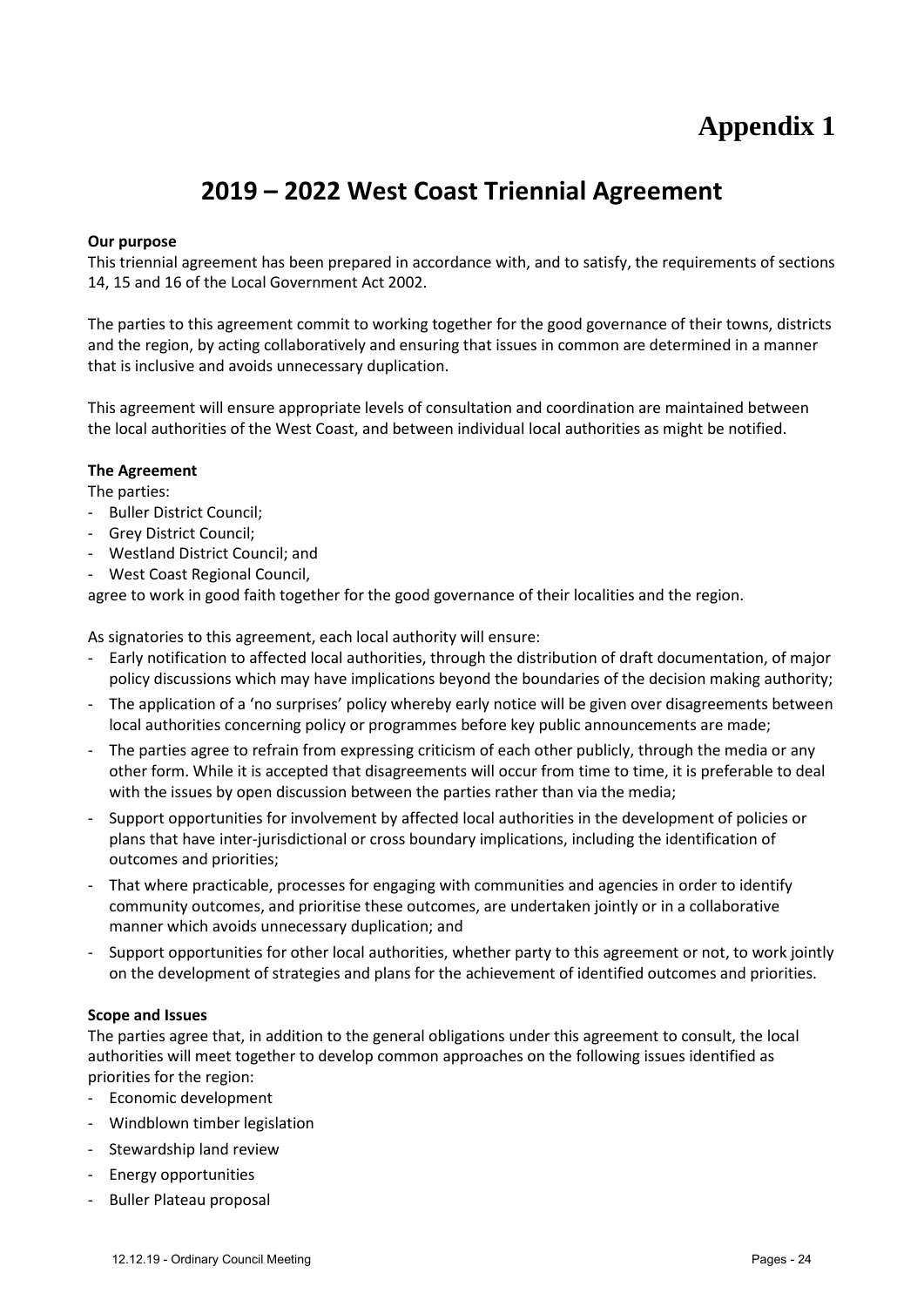- Natural hazards
- Legislation reform
- Shared services

#### **A commitment to working together collaboratively**

The parties agree to work together collaboratively and cooperatively, through the Mayors and Chairs forum, as a means to improve effectiveness and efficiency, and to, in particular:

- Identify, deliver and fund facilities or services that benefit more than one district;
- Develop and implement joint governance arrangements and associated terms of reference;
- Maintain this commitment, and in the event of one of the parties making a decision that is inconsistent with this commitment, the party will advise the other parties of the inconsistent decision and the reasons for it.

This commitment to working together collaboratively reflects section 15 of the Local Government Act and all parties will, through the Mayors and Chairs forum, annually review their compliance with these provisions.

#### **Significant new activities proposed by the West Coast Regional Council**

The parties agree that should the West Coast Regional Council, or its Council Controlled Organisations, wish to undertake a significant new activity, or undertake an activity currently undertaken or proposed to be undertaken by one or more of the other parties, the West Coast Regional Council will consult with the other parties as required by section 16 of the Local Government Act.

#### **Form of consultation**

Consultation in relation to this agreement will take the following forms:

- A forum comprising the Mayors, Chair of the West Coast Regional Council, Chair of Development West Coast, Chair of Te Rūnanga o Ngāti Waewae and Chair of Te Rūnanga o Makaawhio, and their Chief Executives, will occur at least once every three months to review performance of the agreement and discuss any other topical issues where a collaborative approach may add value.
- Meetings between staff will occur as necessary to achieve communication and coordination on issues identified in the agreement.

#### **Servicing**

The parties agree that responsibility for servicing this agreement will be undertaken by the West Coast Regional Council. This includes providing those secretarial services as required, including but not limited to:

- Coordination of meeting dates, agendas and meeting papers;
- Drafting of communications material including media releases; and,
- Development of strategic documentation.

Chairing of the forum will pass from local authority to local authority following the triennial election.

#### **Delegations**

The meeting will act as a collective and no member will have the delegation to act on behalf of the Group unless specifically mandated to do so by the meeting on a case-by-case basis.

Submissions, or other correspondence, will be on the letterhead displaying the logos of the four Councils, and where appropriate, those of Development West Coast, Te Rūnanga o Ngāti Waewae and Te Rūnanga o Makaawhio. They are to be signed by the Mayors and Chairs.